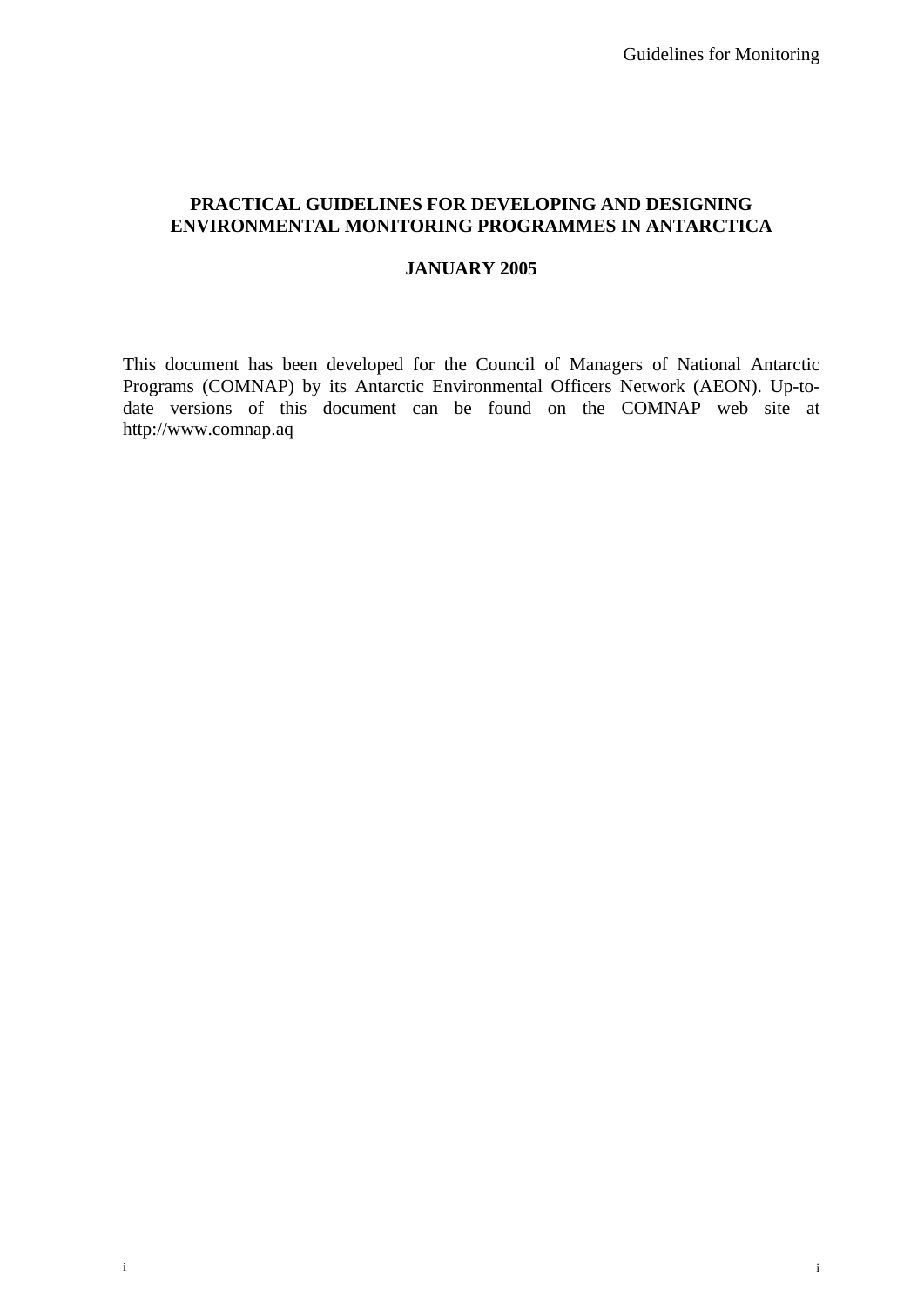# **FOREWORD**

Environmental monitoring has been an important focus of the Council of Managers of National Antarctic Programmes' (COMNAP) work since the mid-1990s. Recent initiatives within the Antarctic Treaty system and within the Scientific Committee on Antarctic Research (SCAR) and COMNAP, as well as ongoing experience in the practical implementation of the Environmental Protocol to the Antarctic Treaty, have each advanced the understanding of the issues related to environmental monitoring in Antarctica.

During the 1999 meeting of COMNAP in Goa, India, the Antarctic Environmental Officers Network (AEON) arranged a workshop with the aim of following up and facilitating discussions on the issue of environmental monitoring of science and operational activities in Antarctica.

This workshop identified several steps in the process of developing, designing and implementing environmental monitoring programmes, and looked at areas where there may be gaps in the current documentation and information available to operators. Although information exists on these matters the workshop noted that much of it is not widely available, and is not written as practical guidelines that are readily understandable by operators.

Following the discussion, the workshop recommended that practical guidelines for developing and designing an environmental monitoring programme be prepared. Terms of Reference were then prepared, and the document developed reflects the intentions of these Terms of Reference.

The document has passed through several drafts in its development. The drafts have been circulated and reviewed by members of AEON. Comments have been incorporated to arrive at the final format and content.

This coordinated effort to provide practical monitoring guidelines should assist all national programmes, but particularly those with more limited resources and who do not currently have a systematic monitoring programme in place. Ultimately, a unified approach to environmental monitoring will assist the continued protection of resources and values, and in minimising human impacts on the Antarctic continent.

Gérard Jugie Chair, Council of Managers of National Antarctic Programmes (COMNAP) January 2005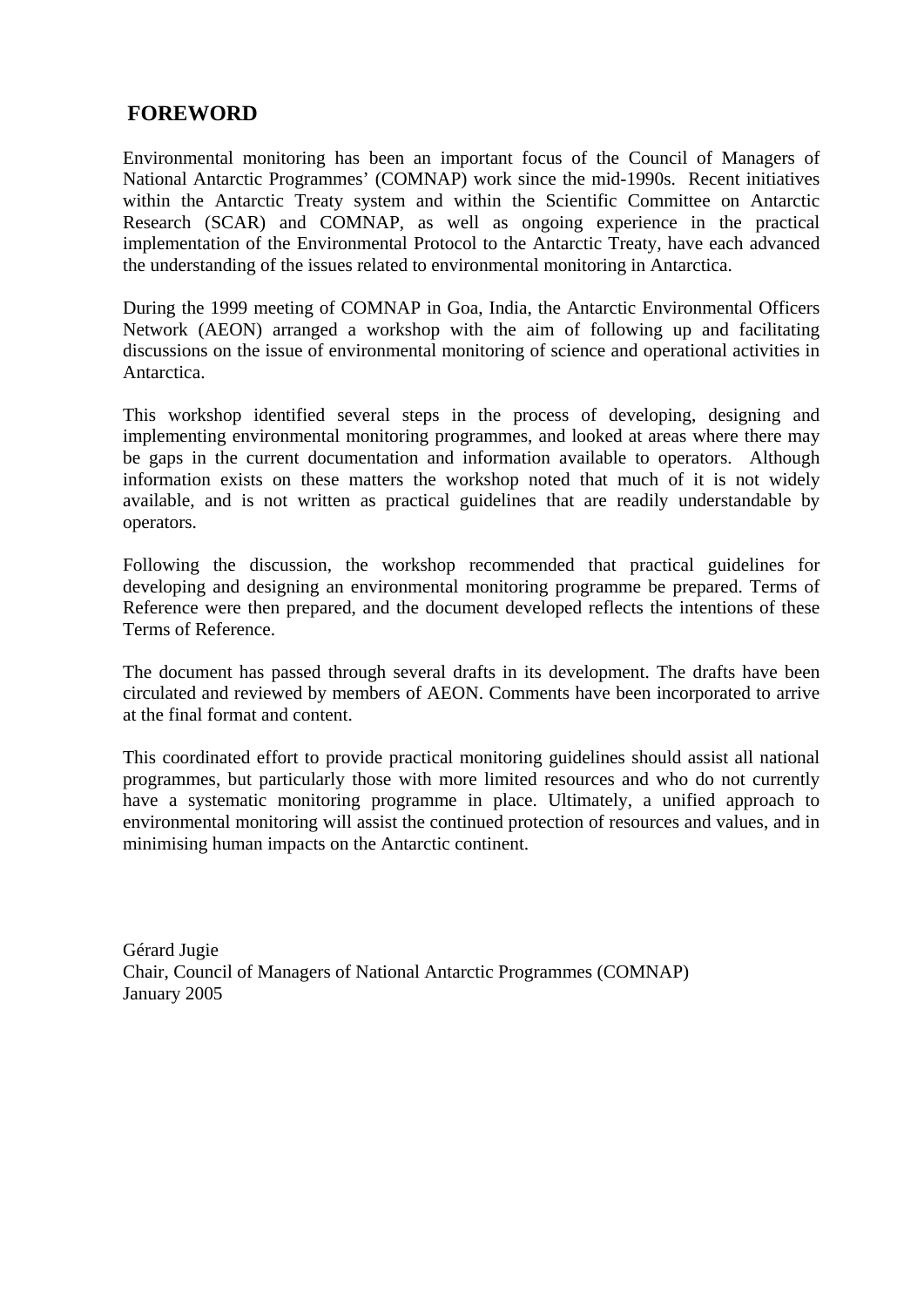## **LIST OF ACRONYMS**

| <b>AEON</b>    | <b>Antarctic Environmental Officers Network</b>               |
|----------------|---------------------------------------------------------------|
| <b>ASMA</b>    | <b>Antarctic Specially Managed Area</b>                       |
| <b>ASPA</b>    | <b>Antarctic Specially Protected Area</b>                     |
| <b>ATCM</b>    | <b>Antarctic Treaty Consultative Meeting</b>                  |
| <b>BOD</b>     | <b>Biological Oxygen Demand</b>                               |
| <b>CEP</b>     | <b>Committee for Environmental Protection</b>                 |
| <b>COD</b>     | Chemical Oxygen Demand                                        |
| <b>COMNAP</b>  | <b>Council of Managers of National Antarctic Programmes</b>   |
| D <sub>O</sub> | Dissolved Oxygen                                              |
| <b>EIA</b>     | <b>Environmental Impact Assessment</b>                        |
| <b>GIS</b>     | Geographical Information System                               |
| <b>IAATO</b>   | <b>International Association of Antarctica Tour Operators</b> |
| <b>PAH</b>     | Polycyclic Aromatic Hydrocarbon(s)                            |
| <b>PCB</b>     | Polychlorinated Biphenyls                                     |
| $PM_{10}$      | Particulate up to 10 microns in diameter                      |
| <b>SCAR</b>    | Scientific Committee on Antarctic Research                    |
| <b>SS</b>      | Suspended Solids                                              |
| <b>TOC</b>     | <b>Total Organic Carbon</b>                                   |
| <b>TSS</b>     | <b>Total Suspended Solids</b>                                 |
| <b>TPH</b>     | <b>Total Petroleum Hydrocarbons</b>                           |
|                |                                                               |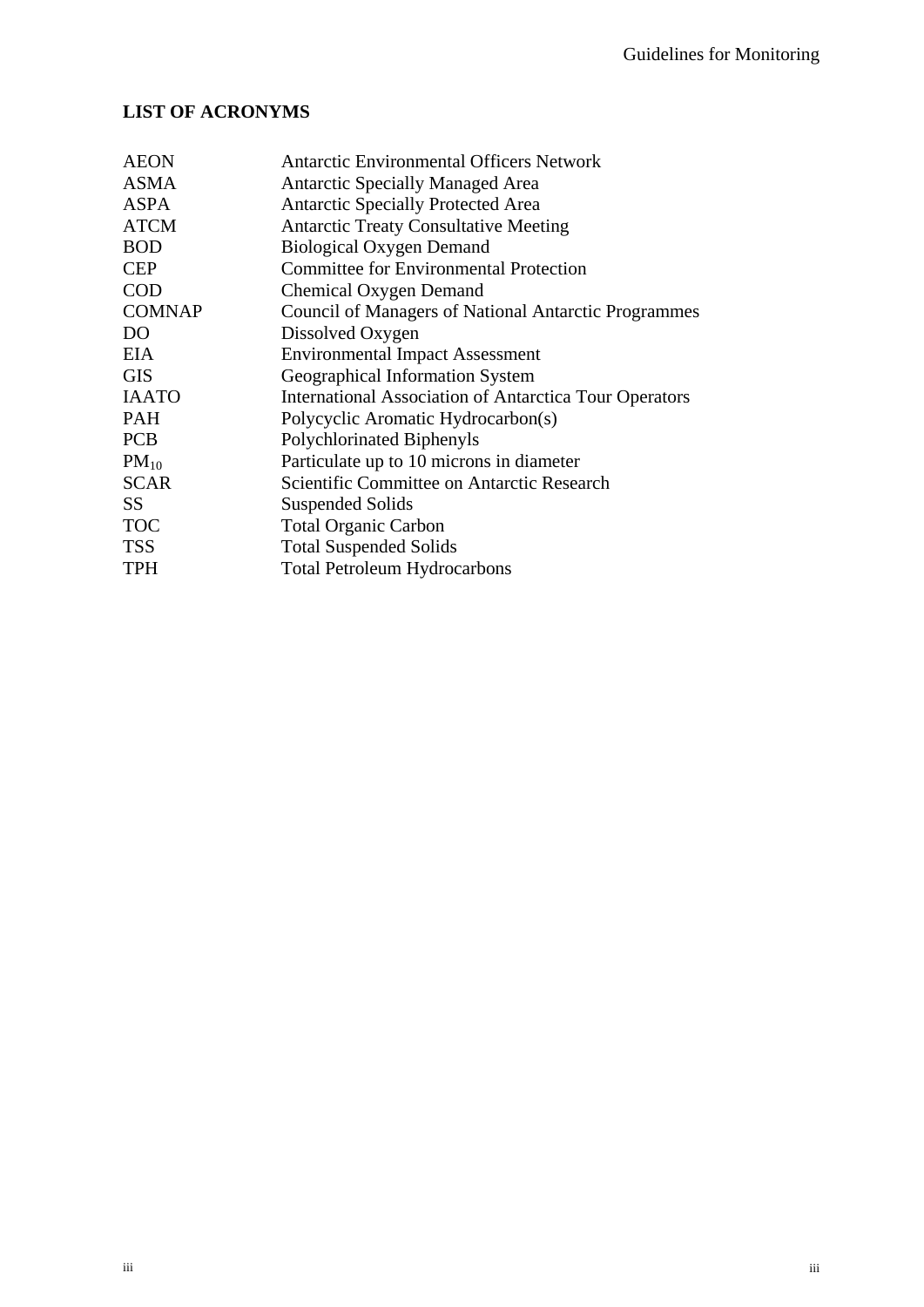#### **GLOSSARY OF TERMS**

**Action**: Any step taken as part of an activity.

Activity: An event or process resulting from, or associated with, the presence of humans in Antarctica, and/or which may lead to the presence of humans in Antarctica.

**Baseline monitoring**: Collection of data and information from a particular site, ahead of an activity taking place that is predicted to have certain impacts on the site.

**Cumulative Impact**: The combined impact of past, present and reasonably foreseeable activities. These activities may occur over time and space and can be additive, interactive or synergistic.

**Direct Impact**: A change in environmental components that results from direct cause-effect consequences of interaction between the exposed environment and outputs.

**Exposure**: The process of interaction between an identified potential output and an environmental element or value.

**Impact**: A change in the values or resources attributable to a human activity. It is the consequence of an agent of change, not the agent itself.

**Indicator**: Indicators are measures of physical, chemical, biological or socio-economic factors which best represent the key elements of the environment. They capture, focus and condense information about complex environments for management, monitoring and reporting purposes. To be effective indicators must be scientifically credible.

**Indirect indicator:** Signs or symptoms of changes in features not directly related to the environmental feature, but which potentially may impact the environmental features. Output indicators indicate changes in outputs (emission, fuel spills, noise) that may impact the environment. Compliance indicators indicate changes in compliance with environmental legislation, which then indirectly may have consequences for the environment.

**Indirect Impact**: A change in environmental components that results from interactions between the environment and other impacts (direct or indirect).

**Mitigation**: The use of practice, procedure or technology to minimise or prevent impacts associated with proposed activities.

**Monitoring**: Consists of standardised measurements or observations of key parameters (outputs and environmental variables) over time, their statistical evaluation and reporting on the state of the environment in order to define quality and trends.

**Output:** A physical change or an entity imposed on or released to the environment as a result of an action or an activity.

**Parameter**: A measurable variable for an indicator.

**Remediation**: The steps taken after impacts have occurred to promote, as much as possible, the return of the environment to its original condition.

**Unavoidable Impact**: An impact for which no further mitigation is possible.

**Value**: The worth, merit or importance of something (**environmental value**: the worth, merit or importance of an environmental feature).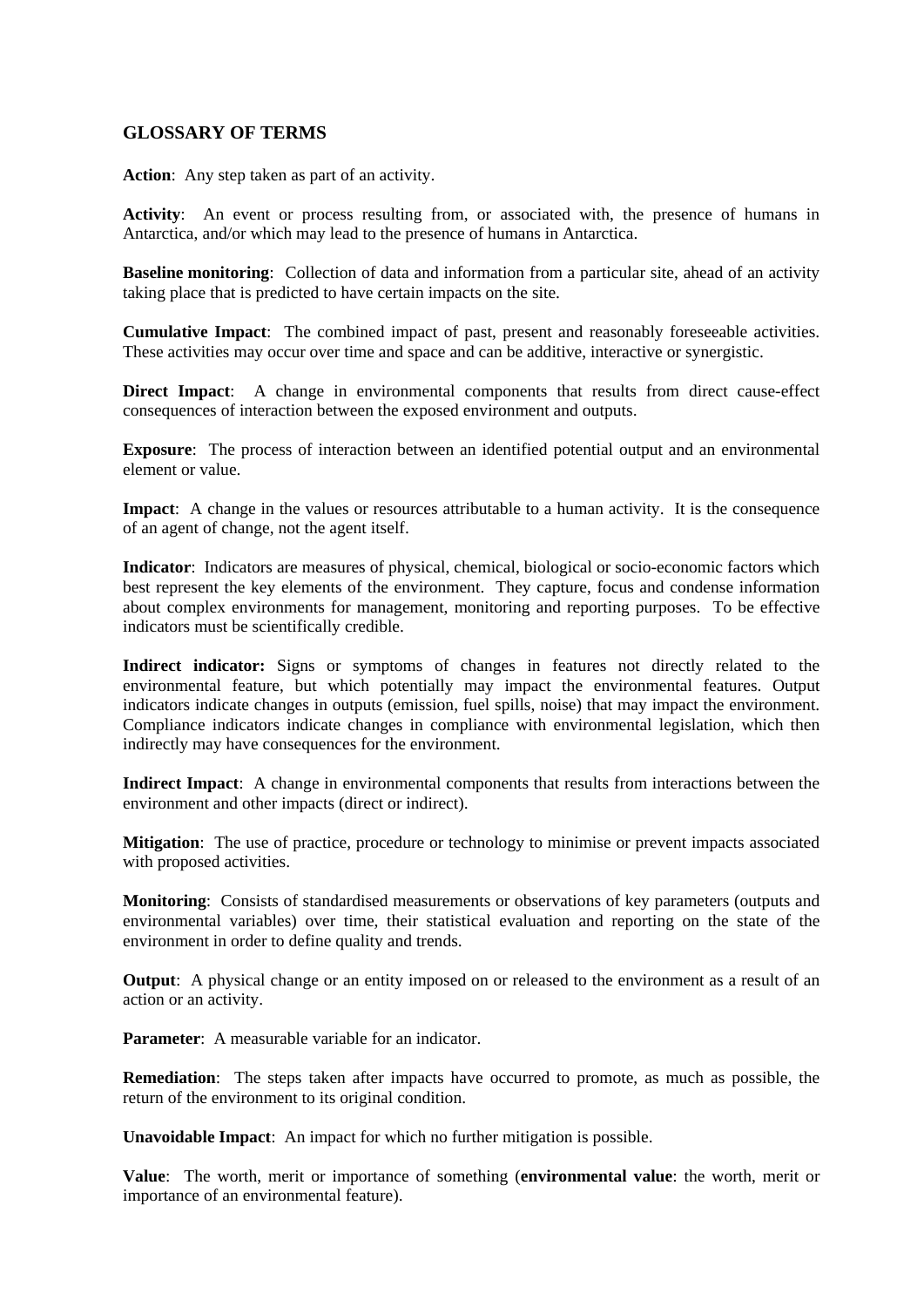## **SECTION 1: Introduction to the Guidelines**

## **1.1 Why Monitor in Antarctica?**

The primary obligations for undertaking monitoring in Antarctica are set out in the Protocol on Environmental Protection to the Antarctic Treaty (the Protocol). These requirements are summarised in Appendix 1, and include the verification of predicted impacts linked to specific activities and monitoring for unforseen impacts and environmental change in Antarctica generally.

The issue of environmental monitoring was substantively discussed at ATCM XV (1989) and Recommendation XV-5 was the result (reproduced at Appendix 1). Further consideration of the issue at ATCM XVI (1991) led to the convening of a Meeting of Experts in Buenos Aires in June 1992. ATCM XVII considered the report of the Meeting of Experts and adopted Recommendation XVII-1 (reproduced at Appendix 1). ATCM XVII also proposed the convening of a workshop to pursue the issue of environmental monitoring further. In July 1996 the Scientific Committee on Antarctic Research (SCAR) and the Council of Managers of National Antarctic Programmes (COMNAP) published the results of two workshops entitled "Monitoring of Environmental Impacts from Science and Operations in Antarctica" (Kennicutt et al, 1996).

As a result of those workshops two further documents were proposed:

- a technical handbook of standardised monitoring methods, and
- a practical guide to monitoring in Antarctica.

The technical handbook was published by COMNAP and SCAR in May 2000 as the "COMNAP/SCAR Antarctic Environmental Monitoring Handbook".

The present "Practical Guidelines for Developing and Designing Environmental Monitoring Programmes in Antarctica" fulfil the second proposal of preparing a practical guide to monitoring in Antarctica. It is recommended that it be used in conjunction with the handbook.

## **1.2 Objectives of these Guidelines**

The objective of these guidelines is to provide practical advice to national Antarctic operators in developing and designing environmental monitoring programmes, by:

- a. Setting out a practical approach to designing environmental monitoring programmes in Antarctica, with examples;
- b. Bringing together various sources of monitoring information into a single reference document; and
- c. Providing clear and understandable advice.

## **1.3 How to use these Guidelines**

These Guidelines have been structured so as to provide a common approach to the design of monitoring programmes in Antarctica that can be used by national Antarctic operators that are:

- New signatories to the Environmental Protocol;
- Wishing to review existing or long-term monitoring programmes;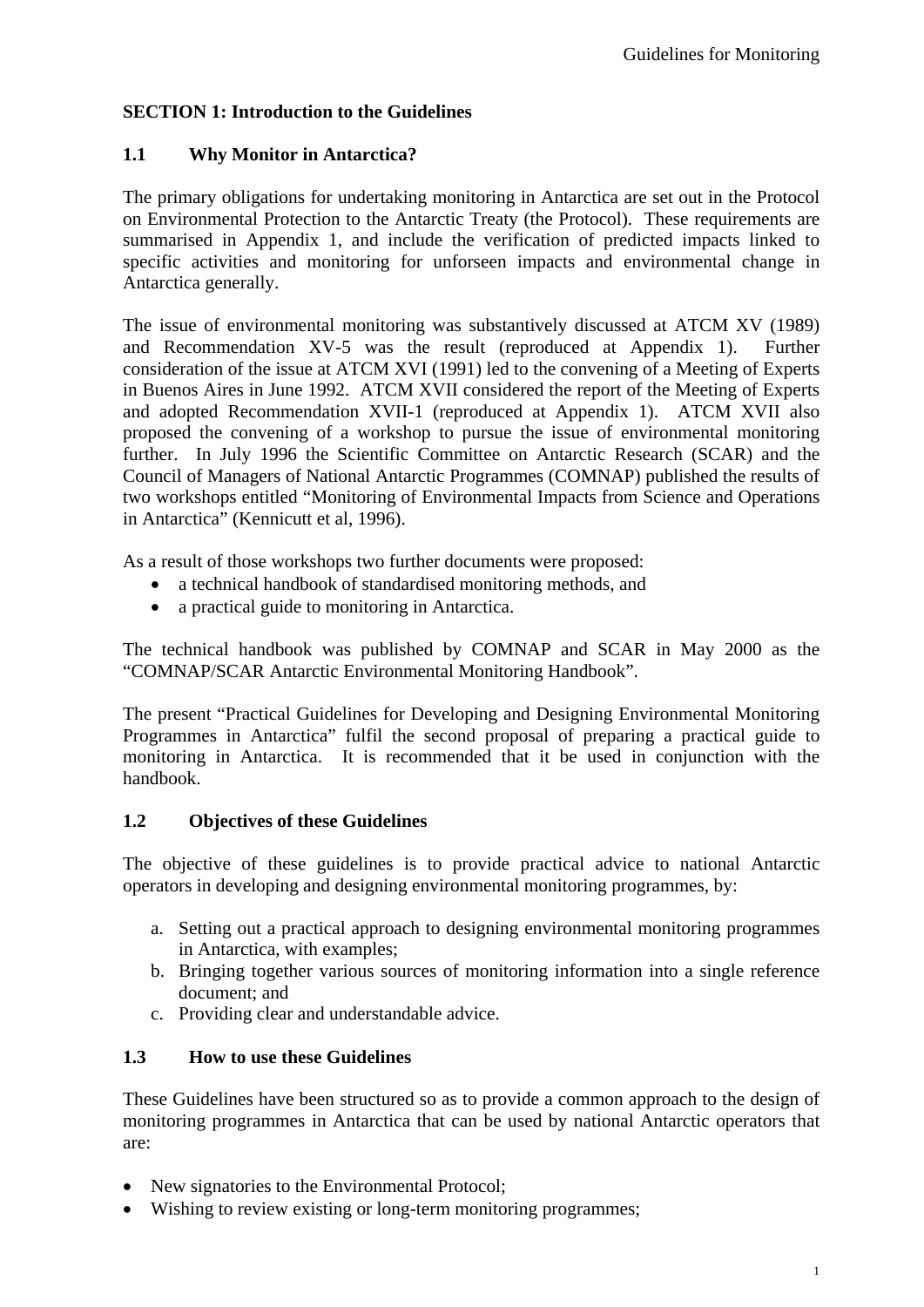• Looking to establish new monitoring programmes for specific activities.

The guidelines can be used for a range of monitoring needs including:

- Meeting the monitoring requirements of the Environmental Protocol;
- Monitoring of activities in response to environmental impact assessment requirements;
- Reporting on the state of the Antarctic environment.

The guidelines have been prepared in a deliberately generic format to enable application to both simple and complex monitoring needs; though the basic process for designing monitoring programmes is likely to be the same in each case.

It is important to note that these guidelines have no mandatory status and are available for use by national Antarctic programmes at their own discretion.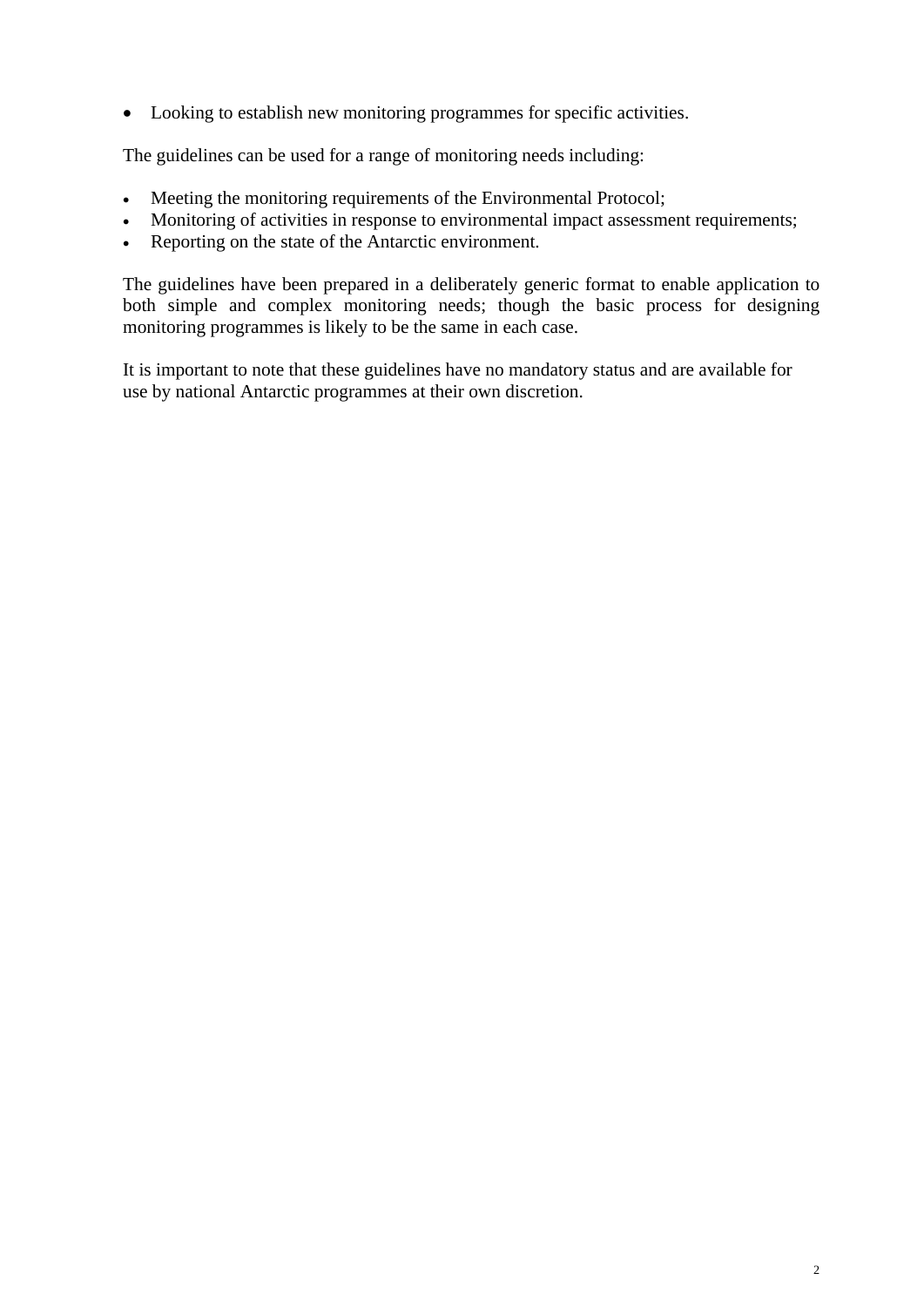## **Section 2: A Three-Step Approach to Environmental Monitoring**

This section outlines a three-step approach to designing and developing an environmental monitoring programme in Antarctica. Figure 1 summarises these steps.



**Figure 1. A flow diagram summarising the three-step approach to designing a monitoring programme** 

## **2.1 STEP 1: Scoping the monitoring programme.**

This section describes the preparatory work that is necessary prior to undertaking any monitoring programme. It is important to undertake this step in a thorough manner to ensure that an effective monitoring programme can be developed.

## **2.1.1 Setting objectives.**

All monitoring programmes should have clearly defined objectives, which must be agreed at the outset. Objectives should be meaningful, achievable, and concise. They need to identify what is to be achieved and over what time period. Objectives also need to make sense to those responsible for designing and implementing the monitoring programme, and to senior managers who may need to take action as a result of the findings of the monitoring programme.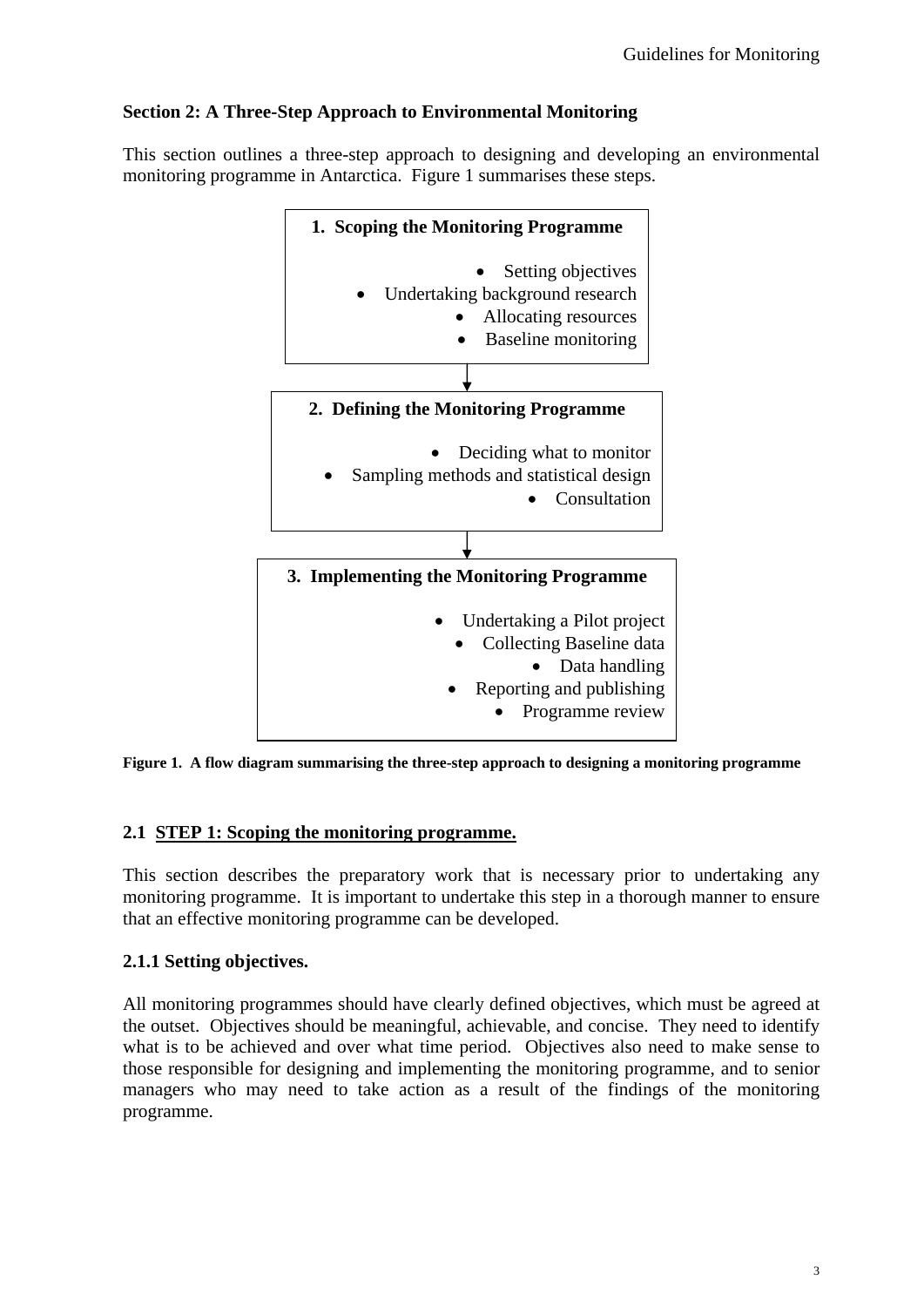*Example for Setting Objectives* 

*National Programme Alpha has decided to undertake an environmental monitoring programme for its Alpha Station. Having been assigned the task of developing and designing a monitoring programme, the Alpha Environmental Manager implemented the following process to set the objectives of the programme:* 

- *1. A review of all environmental policy documents and reports relevant to the Alpha National Programme was conducted.*
- *2. A small brainstorming meeting of relevant personnel (managers and operators) was held to identify possible objectives of the environmental monitoring programme at Station Alpha.*
- *3. Based on outcomes from the brainstorming meeting the Environmental Manager developed a set of draft objectives.*
- *4. The draft objectives were reviewed and revised by relevant personnel (managers and operators) and were revised accordingly.*
- *5. The following objectives were established for the environmental monitoring programme:* 
	- *To demonstrate compliance with the requirements of the Environmental Protocol*
	- *To capture information that may show environmental changes / impacts around the Alpha Station that may result from station and related field activities*
	- *To undertake the monitoring for a period of five years before conducting a major review of the programme*
	- *To utilise existing equipment, station personnel and scientists as much as possible without appointing additional staff to minimise costs.*
	- *To amend the structure and processes in the organisation to ensure monitoring information is used as a part of management decisions.*

### **2.1.2 Background Research.**

Having defined the objectives for monitoring it is essential to gather relevant information that will assist with the design of the monitoring programme. The following sets out the key issues that need to be addressed.

*Existing data and research.* 

A key issue will be to determine what is already known about the area to be monitored. The following questions may assist in meeting this need:

- Is there any scientific or environmental research being conducted in the area to be monitored that may provide useful data?
- What information and data has been, or is being collected at, or near to the area to be monitored?
- Are there any existing environmental monitoring programmes with similar aims being conducted by other national Antarctic programmes?
- Is there any data available prior to any human activity in the region that could be useful baseline data?
- What are the information gaps? What is not known about the area?
- Is there a need for baseline data collection to be undertaken? Will it be important to collect basic information about the site before implementing a larger-scale monitoring programme?
- Are there any environmental reports, or environmental impact assessments for the area to be monitored?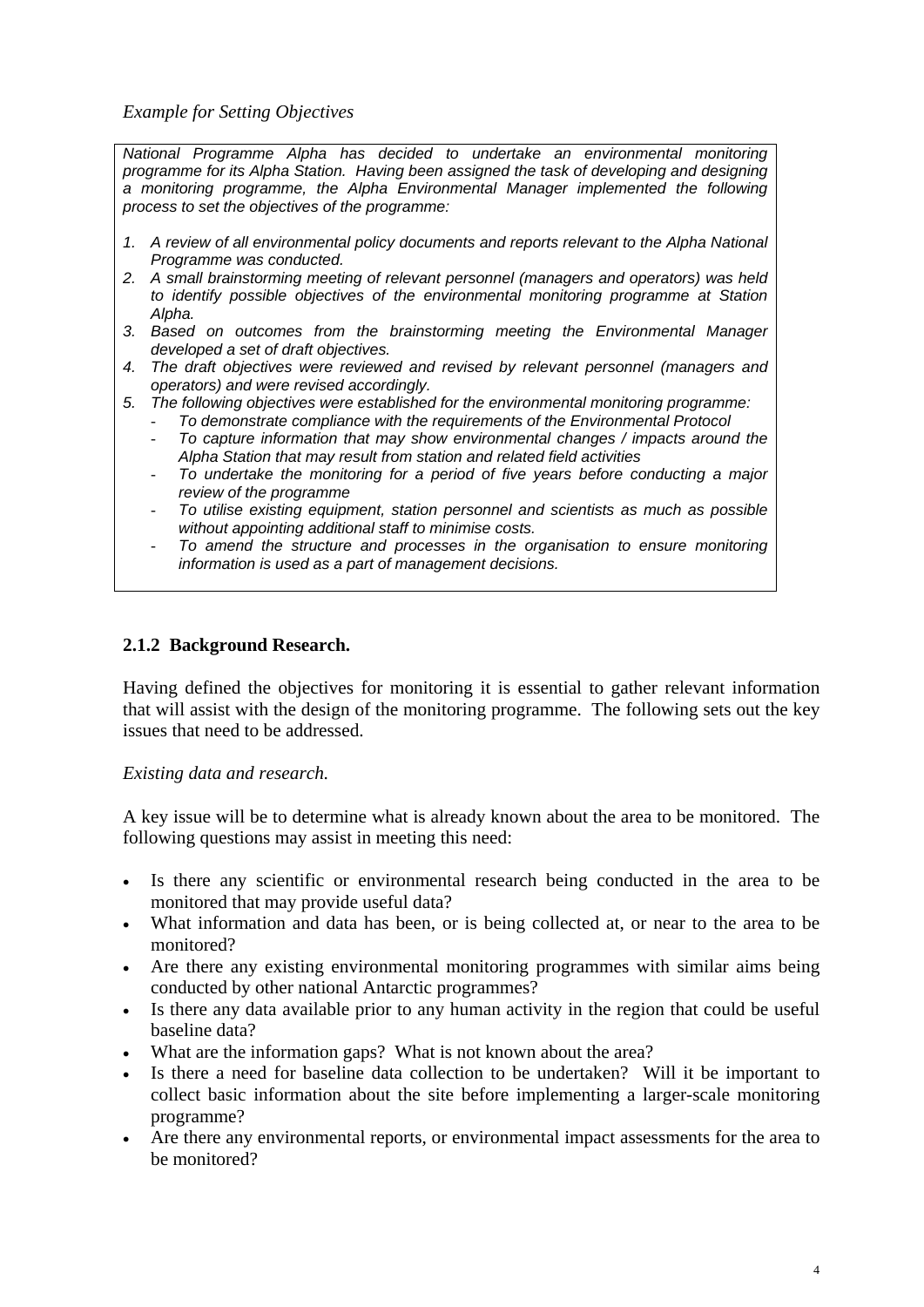*Environmental features within the monitoring area.*

When collecting background information about the area to be monitored it is particularly important to build up a picture of the key environmental features that are found in the area of interest. This information will be essential when considering what to monitor (Step 2 of these guidelines). Figure 2 highlights key environmental features that might typically be found either singularly or in combination.

#### Flora and Fauna (including marine species).

Consider if:

- there are species or species assemblages that are rare or unique in Antarctica.
- there are species or species assemblages that are rare or unique in the area.
- there are species or species assemblages that are important for on-going or planned science.
- the flora is particularly undisturbed.

Atmospheric, freshwater, marine or terrestrial environments including ice-shelves and icefree ground.

Consider if:

- there are any unique or special physical, chemical or biological features related to these environments.
- the environment is important for on-going or planned science.
- the environment is undisturbed or pristine.
- the environment is protected as part of an Antarctic Specially Protected Area (ASPA) or Antarctic Specially Managed Area (ASMA).

#### Heritage.

Consider if:

- there are any historic sites listed on the Historic Site and Monument list or protected as part of an ASPA?
- there are any historic elements important for on-going or planned science?

Figure 2. Checklist of key environmental features that might typically be found in Antarctica.

#### **2.1.3 Resources available.**

Sufficient resources are instrumental to the success of the monitoring programme. Required resources may include:

- A dedicated budget for the monitoring programme;
- A programme manager to oversee the implementation of the monitoring programme;
- The availability of expert scientists to take responsibility for sample collection and analysis;
- Specialist equipment, including field, laboratory and data management equipment;
- The availability of trained staff to assist with, for example, sample collection and analysis, or data handling and reporting;
- Collaborative opportunities with other national Antarctic operators and/or researchers.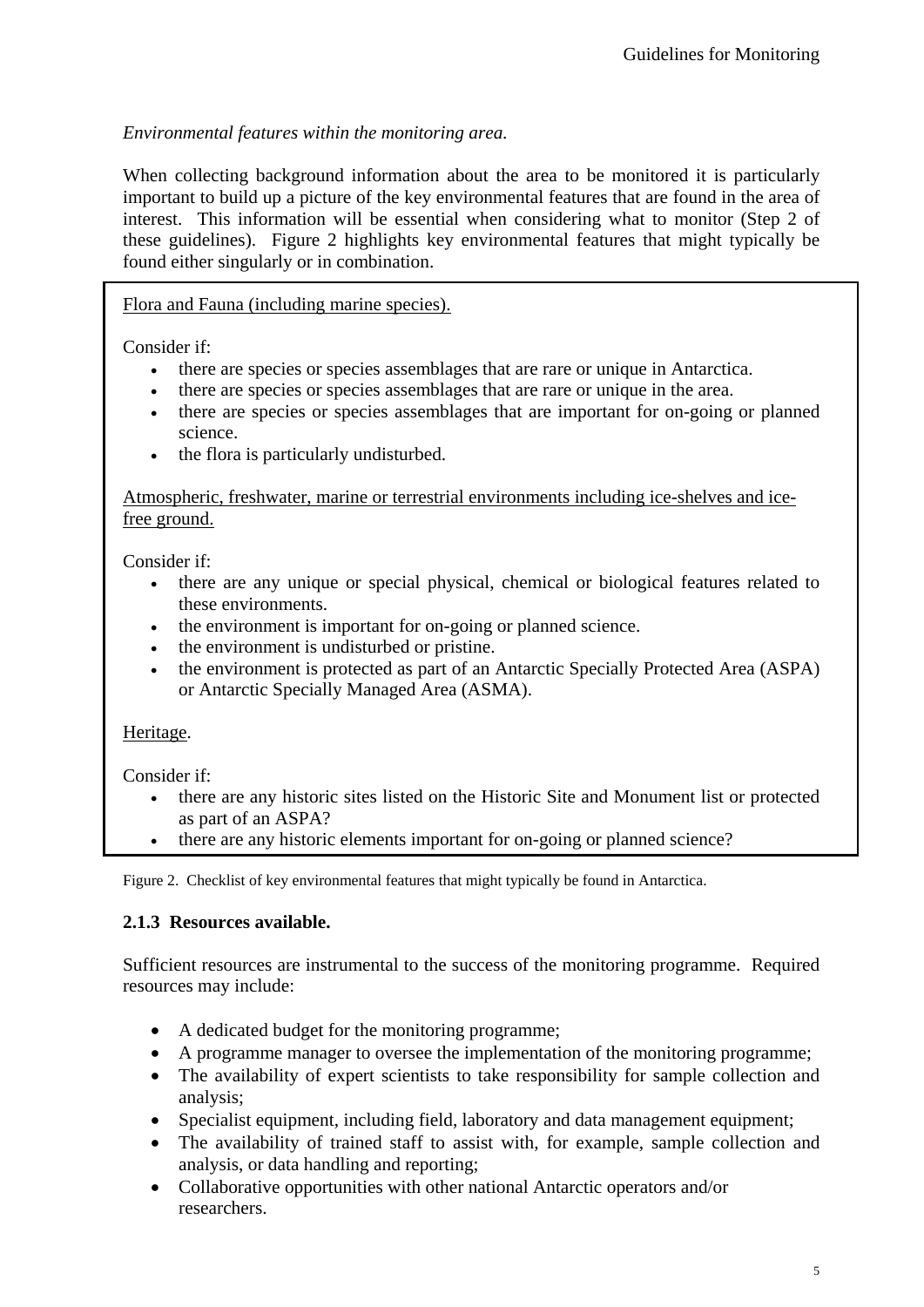## *Roles and responsibilities.*

At this point in the preparation of the monitoring programme it will also be important to clearly establish and record the roles and responsibilities for those people that will be needed to ensure effective implementation.

## **2.1.4 Baseline Monitoring.**

Baseline monitoring is undertaken ahead of a particular activity commencing. The primary purpose of baseline monitoring is to establish a data set of pre-impact conditions of the site or area in question.

*Example for Baseline Monitoring:* 

*National Programme Bravo wants to establish an ice runway near its existing station. The Environmental Impact Assessment for the runway has identified the need for an environmental monitoring programme for the life of the runway to ensure environmental impacts are monitored and mitigated. Baseline data for the runway site will need to be gathered on surface snow and ice quality prior to operation of the runway in order to compare future data during operation of the runway.* 

### **2.2 STEP 2: Defining the programme.**

Completing the data and information gathering exercises highlighted in Step 1 should assist in providing a clear understanding of what is known about the site and what resources are available to implement a monitoring programme. The next step is to define the boundaries of the monitoring programme by identifying what needs to be monitored, and the techniques to be used.

#### **2.2.1 Deciding what to monitor.**

Deciding what to monitor is an essential stage in the process, if the monitoring programme is to meet its stated objectives. Deciding what to monitor will be influenced by a number of factors. These include:

- The key environmental features of the area to be monitored (determined through Step 1);
- The predicted or known impacts of an activity for which monitoring may be required (for example as determined through an EIA);
- Practical and technical issues, such as the ease with which samples can be taken and/or analysed.

## *Prioritisation*

Prioritisation or ranking will need to be undertaken particularly when values and impacts are of too large a number to be adequately monitored within available resources.

The prioritisation of values and impacts that are the most critical should be based on the work carried out in Step 1 using the judgement of relevant experts. Rank the findings, noting that the highest priority in terms of a monitoring programme should be those values that are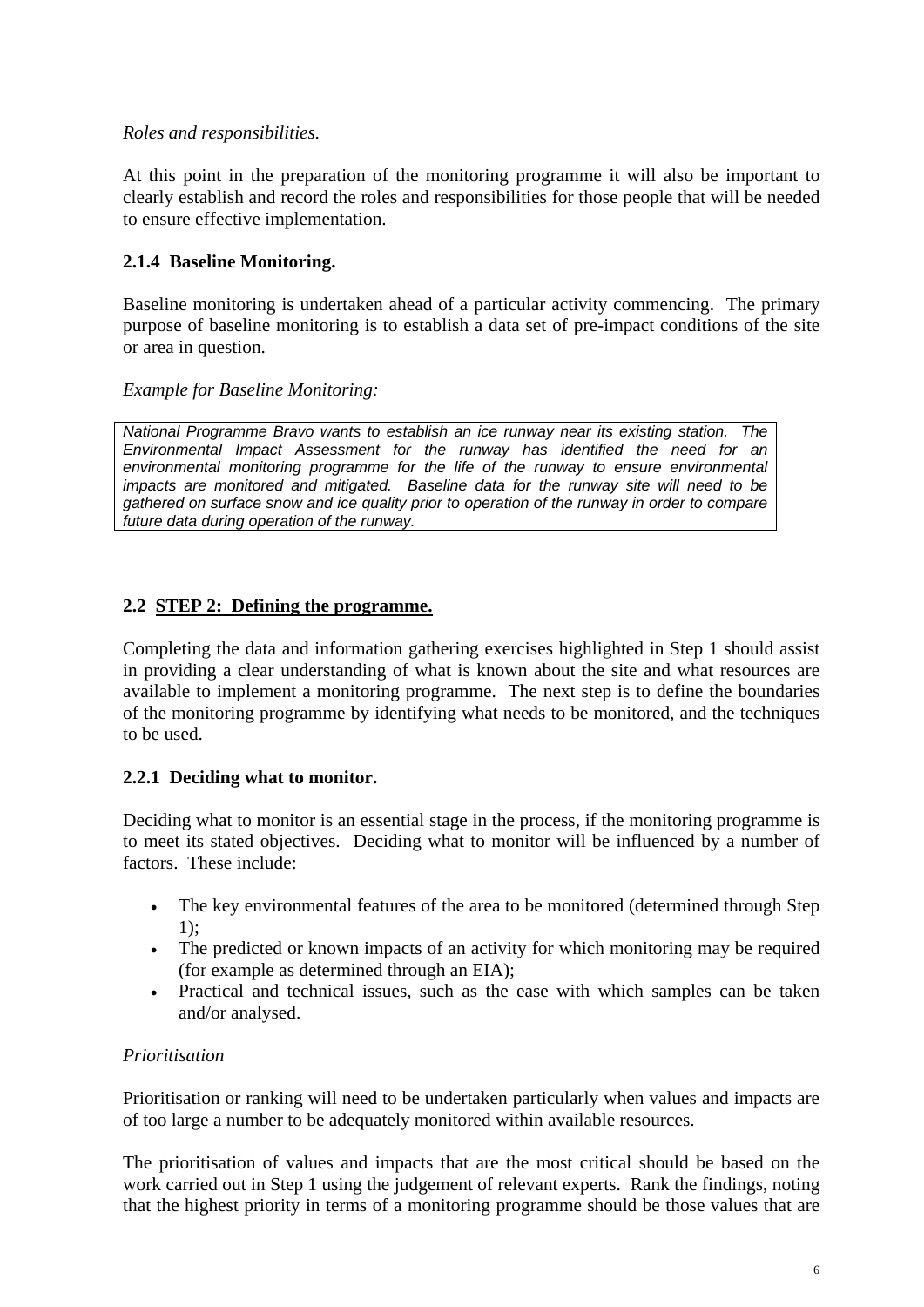the most sensitive, those most likely to be significantly impacted, those that are most important to protect, or a combination of these factors.

#### *Choosing relevant indicators*

An indicator is defined as: signs or symptoms of changes, potentially due to numerous factors, in an environmental feature or features. Some examples of indicators are shown in Table 1.

#### *Choosing what parameters to measure to detect changes in the indicators*

When the most appropriate indicators have been selected it is important to decide on the parameters to measure. There are usually numerous parameters that could be measured for each indicator chosen, and therefore these need to be carefully selected. There are several factors that may influence the choice of parameters, for example, the cost of sampling/analysis, and the level of expertise needed to sample. Consideration should also be given to ensuring comparability with monitoring programmes conducted elsewhere, especially if these are in the near vicinity. Table 1 also gives examples of parameters for the various indicators listed. The COMNAP/SCAR Antarctic Environmental Monitoring Handbook should be consulted as a primary reference.

SCAR/COMNAP 1996 have recommended that the following criteria be used when selecting parameters:

The parameters must:

- Have the potential to exhibit changes in excess of limits of detection;
- Be directly relatable to a testable hypothesis:
- Be known or measurable above natural variability (i.e. background levels);
- Give information from which management decisions can be made;
- Be able to sustain the monitoring activity;
- Be able to be sampled within logistical and time constraints;
- Be measurable on samples that can be transported without deterioration or be measurable on-site in the field;
- Be amenable to quality assurance procedures including demonstrable precision, accuracy and reproducibility.

It is also desirable that the parameters:

- Be measurable by cost effective, simple and standard procedures (if the procedures are non-standard intercalibrations are essential);
- Be strongly related by what is believed to be a causal link to a particular activity or process;
- Be a direct measure of change in a value of concern;
- Permit generalisations about causative agents;
- Be definable in terms of limits beyond which changes are judged to be deleterious; and
- Be measurable without conflicting with scientific activities.

Finally, make sure that the chosen indicators can be readily measured and are achievable within the available resources.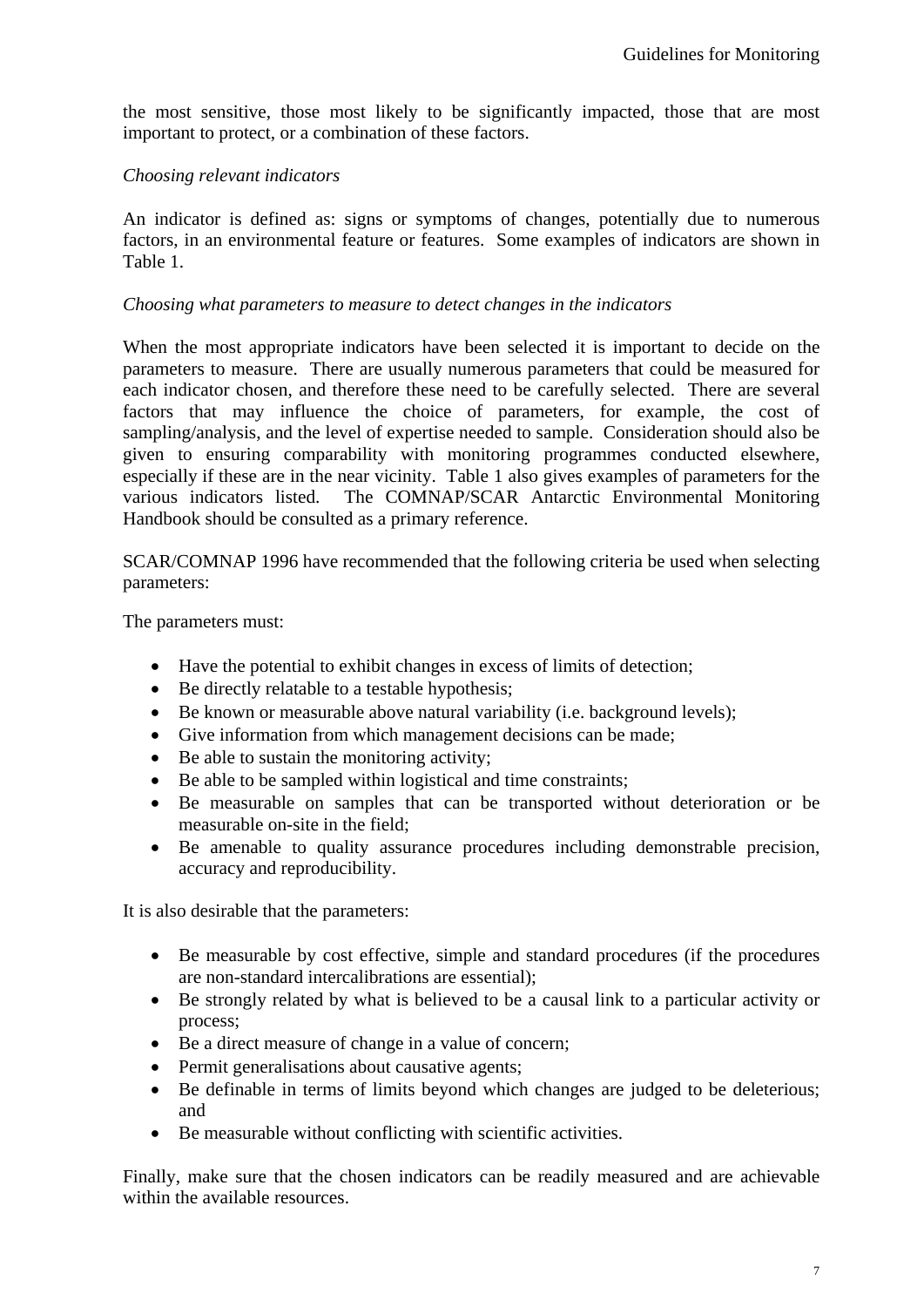|             |  |  | Table 1. An overview of some potential indicators and parameters for use in monitoring programmes in |  |
|-------------|--|--|------------------------------------------------------------------------------------------------------|--|
| Antarctica. |  |  |                                                                                                      |  |

| <b>Indicator</b>            | <b>Parameter</b>                                                       |
|-----------------------------|------------------------------------------------------------------------|
| "Footprint"                 | Area subject to human activity, e.g. spatial coverage of buildings and |
|                             | associated impact including roads, pipes etc; number and location of   |
|                             | field expeditions                                                      |
| Air quality                 | $SO2$ , particulates                                                   |
| Soil quality                | Erosion (e.g. footpaths), metals, TPH, PAH                             |
| Sea water quality           | TSS, DO, BOD, COD, pH, conductivity                                    |
| Fresh water quality         | TSS, DO, BOD, COD, pH, conductivity                                    |
| Snow and ice quality        | Metals, TPH, particulates                                              |
| Vegetation quality          | Spatial extent, metals                                                 |
| Wildlife health             | Population size, breeding success                                      |
| Fuel handling               | Amount consumed, number of spills, size and location of spills         |
| Aircraft/vehicle operations | Distance travelled, number of landings, fuel consumed                  |
| Solid and liquid waste      | Waste types (including hazard), volume / weight                        |
| Waste water                 | TSS, DO, BOD, COD, pH, conductivity, faecal coliforms, volume          |
| Field activities            | Number of person days in field, location of field camps                |
| Introduced organisms        | Species, distribution, population size                                 |
| EIA/permit compliance       | Number of breaches recorded                                            |

#### *Examples for Deciding What to Monitor:*

#### 1<sup>st</sup> Example

*National Programme Charlie has decided to undertake an environmental monitoring programme to monitor environmental change in an Antarctic Specially Protected Area (ASPA) near Charlie Station. The information will be used to assist in the preparation of a Management Plan for the ASPA.* 

*The key environmental feature in the ASPA is vegetation, namely mosses and lichens. The only potential impact from nearby activities is through pollution.* 

*National Programme Charlie therefore selects Vegetation quality as its Indicator. It decides to select the spatial extent of the vegetation and presence of metals in the vegetation as its Parameters.* 

## $2<sup>nd</sup>$  Example

*National Programme Delta is to undertake an environmental monitoring programme of its new summer station on the plateau. National Programme Delta has limited budget but is keen to meet Environmental Protocol requirements and ensure minimisation of environmental impacts.* 

*It has initially developed a list of possible monitoring indicators from local environmental values and possible impacts but is unable to undertake monitoring of all of them due to resource constraints. The Environmental Manager uses the Impact Rating methodology already undertaken in the Environmental Impact Assessment for the new station to rank / prioritise the indicators:* 

| <b>Indicator</b>                                           | Likelihood | <b>Consequence</b>                                     | <b>Resulting</b><br><i><b>Impact</b></i><br>Rating |
|------------------------------------------------------------|------------|--------------------------------------------------------|----------------------------------------------------|
| <b>Station Footprint</b>                                   | Certain    | High                                                   | High                                               |
| Ice Pollution by Fuel                                      | Unlikely   | High                                                   | High                                               |
| Air<br>Quality<br>Emissions<br>from<br>station power plant | Certain    | Low                                                    | Medium                                             |
| Pollution<br>from<br>windblown debris                      | Unlikely   | Medium                                                 | Medium                                             |
| <i><b>Introduced</b></i><br>organisms on cargo             | Unlikely   | Low (station is in a<br>plateau<br>remote<br>location) | Low                                                |

*The Environmental Manager decides to only implement a monitoring programme on the indicators that score a high impact rating, which can also be undertaken within available resources.*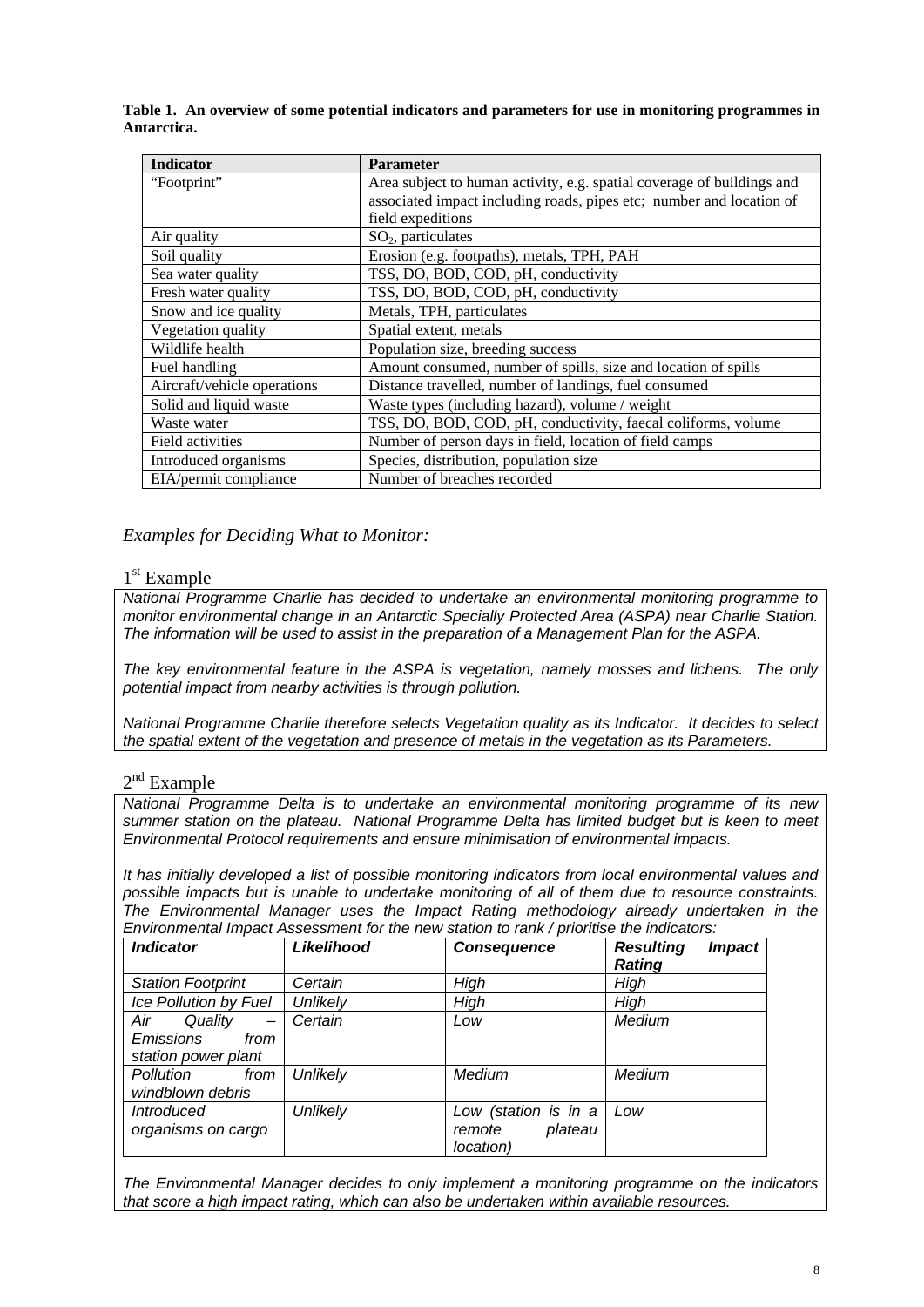## **2.2.2 Sampling methods and statistical design.**

It is important to ensure that the sampling methods and statistical design follow recognised scientific procedures. In this regard SCAR / COMNAP (1996) have recommended a series of basic tenets that need to be followed for the statistical design of monitoring programmes:

i Have a clear question. The thought process should be: question ->hypothesis ->indicators ->parameters ->model ->statistics and tests of hypothesis ->interpretation.

- ii Have controls. These should be both spatial and temporal where appropriate.
- iii Have a balanced design, e.g. the same number of replicate samples at each time and place.
- iv Have replicates randomly allocated.
- v Conduct preliminary sampling (pilot study) in order to do the following  $(vi ix)$ :
- vi Assess the sampling methods to ensure they are efficient and do not introduce bias into the study. Adequate quality assurance must be applied from initial sample collection, through transport to the laboratory, and during the analysis.
- vii Estimate error variability and necessary sampling effort to achieve the desired power.
- viii Determine natural environmental patterns to be incorporated into the study design (e.g. stratification).
- ix If statistical analysis assumptions are not satisfied (they probably will not be) then transform variable before analysis, use nonparametric methods or use simulation or randomisation methods.

Once specific parameters have been selected, technical requirements that need to be followed in order to measure the chosen parameters, need to be identified. The COMNAP/SCAR Antarctic Environmental Monitoring Handbook should be consulted when carrying out this step in the process.

#### **2.2.3 Consultation.**

As a final step in the planning phase of the monitoring programme, it is important to consult with relevant stakeholders (scientists, logistics staff, managers, permitting authority etc) to ensure that the proposed monitoring programme meets the objectives identified in Step 1, and can effectively be resourced and implemented.

#### *Example for Consultation*

*The Environmental Manager from National Programme Echo has prepared a draft monitoring programme for its shipping activities. The Environmental Manager undertakes widespread consultation with managers, maritime associations and the shipping companies to ensure the programme is realistic prior to implementation. As a result of consultation the Environmental Manager discovers that the maritime association already undertakes monitoring of one the indicators, and is pleased to provide data free of charge, saving thousands of dollars on the programme.*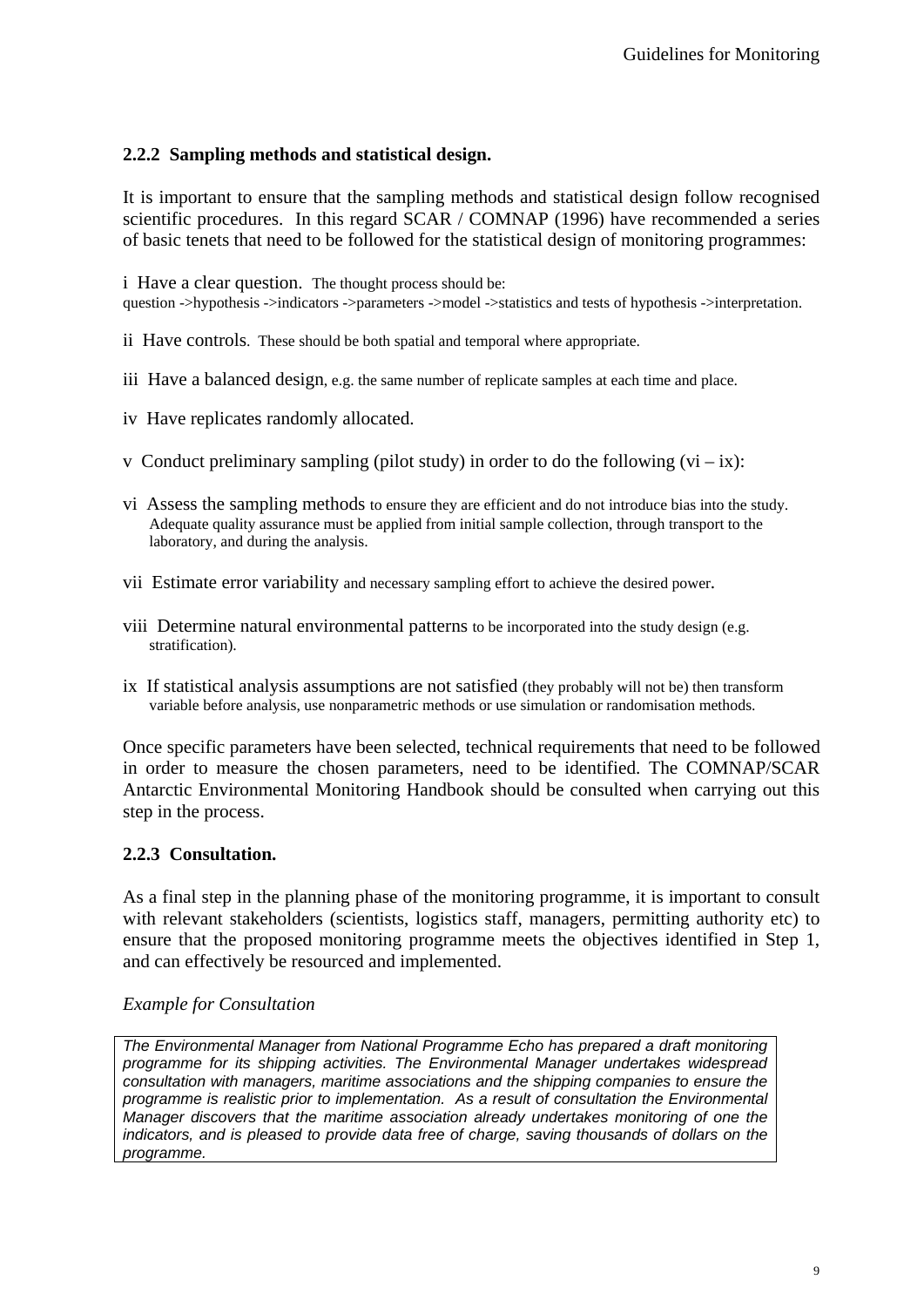## **2.3 STEP 3: Implementing the programme.**

## **2.3.1 Pilot project.**

If circumstances allow, consideration might be given to undertaking a pilot study to test the effectiveness of the indicators and parameters chosen. This could include taking a small set of samples for analysis to test both sampling and laboratory methodologies.

## *Example of a pilot study*

*National Programme Hotel undertakes the first year of its monitoring programme as a pilot study to ensure its effectiveness prior to full commitment and expenditure. As a result of the pilot study it discovers that it cannot retrieve sufficient water quality samples at one of the monitoring locations to achieve required statistical rigour due to unsafe sea ice conditions. National Programme Hotel amends its monitoring locations as a result of the pilot study to ensure reliable and continuous water quality data can be gathered.* 

## **2.3.2 Baseline monitoring.**

It will be important to collect baseline data in circumstances where, for example, very little is known about the site to be monitored, or in those cases when some degree of impact is expected. Collection of baseline data may take some time (e.g. it may be necessary to collect baseline data over a full Antarctic season, or even over a full annual cycle. As such adequate time may need to be factored into the monitoring programme to ensure that sufficient baseline data can be collected.

## **2.3.3 Data handling (collection, storage and analysis).**

The data collected through the monitoring programme must be analysed in order to assess whether the monitoring goals are being achieved. Relevant experts and scientists should be consulted in interpreting the data. It may be useful to establish a small group of relevant experts/scientists with responsibility for assessing and reporting on the monitoring information.

For more detailed assistance with data handling reference is made to Chapter 3 of the COMNAP/SCAR Antarctic Environmental Monitoring Handbook and to Section 11 of the SCAR report 1996.

It is also noted that in the future a State of the Environment Reporting system may be developed by the Committee for Environmental Protection (CEP) for centralised data management of key environmental indicators. As such standardised reporting and data handling methods will be important to ensure comparability of data collected from various sources.

In addition it is recommended that the expertise of the Joint Committee on Antarctic Data Management (JCADM - [www.jcadm.scar.org](http://www.jcadm.scar.org/)) be considered for data management needs.

## *Example for Data Handling*

*Tourist Operator Foxtrot has decided to implement an environmental monitoring programme*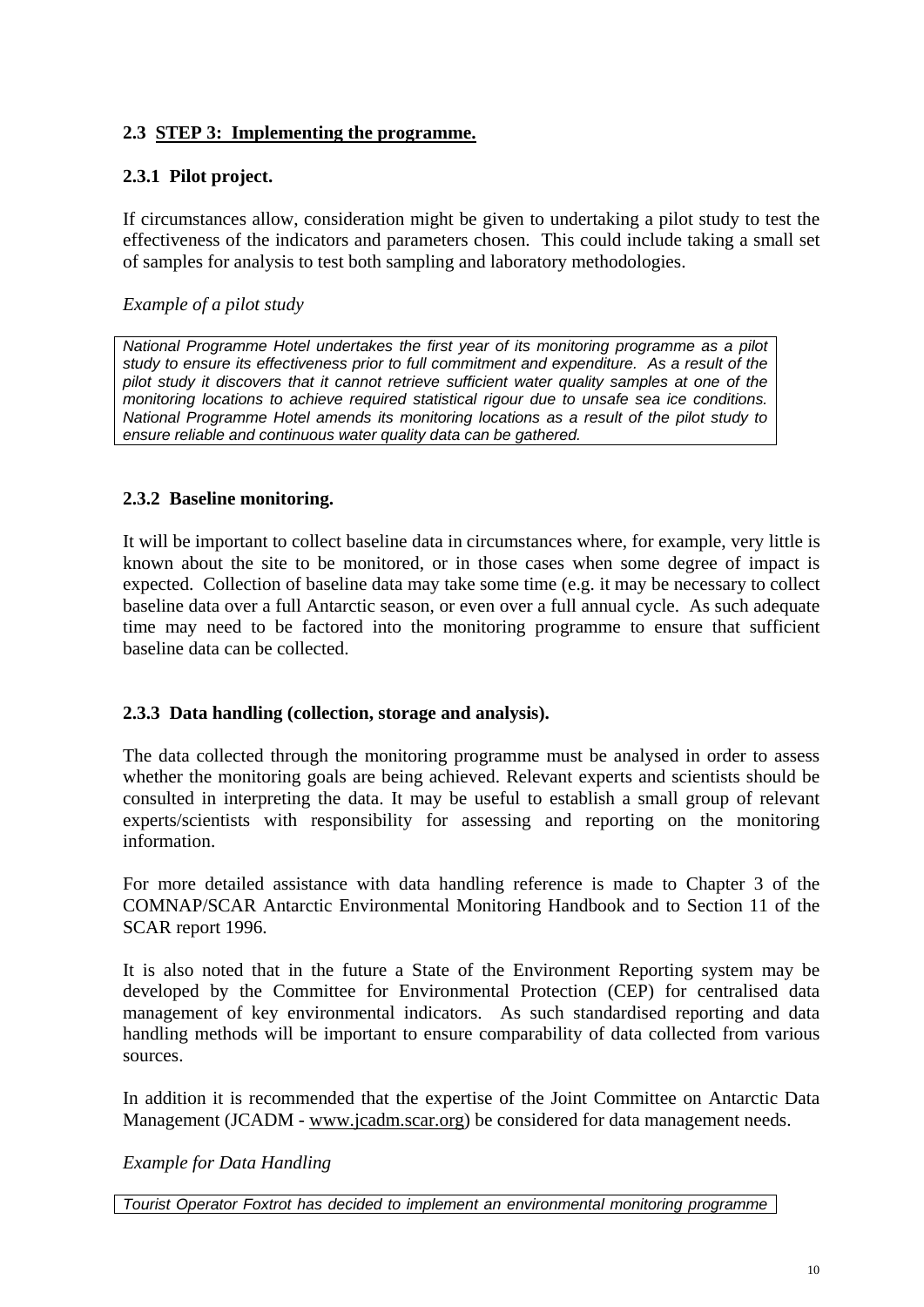*for all of its tours. It establishes a data handling system on its internet site, using password access to allow its Voyage Leaders to input data on a weekly basis.* 

## **2.3.4 Reporting and publishing.**

It is recommended that the results of environmental monitoring programmes in Antarctica should be made available to other operators and interested scientists for data comparison and knowledge sharing. Options include:

- Publishing in operational and environmental journals or peer-reviewed scientific journals;
- Informing the CEP by means of Information Papers;
- Making information available via COMNAP reporting procedures and website (refer to COMNAP database of environmental programmes);
- Publishing on national programme websites;
- Provision of data and information to the CEP's State of the environment reporting system.

### *Example for Reporting and Publishing*

*Tourist Operator Foxtrot stores its environmental management data on an internet site. It has developed a computer programme that automatically compiles and sends a monthly report to its national regulator. The Tourist Operator also uses the data to compile a yearly report that it forwards to IAATO for their information. In turn IAATO makes the information available to the CEP and the ATCM by means of annual reporting to the meetings.* 

## **2.3.5 Programme review**

Individual national programmes should periodically review any proposed monitoring programme, and, as noted above, the results of such reviews shared amongst national operators. It is recommended that review and critical evaluation focus on each of three phases of the monitoring activity: data collection, data analysis and use of the results in management decisions.

#### *Data collection*

The sampling process should be reviewed to ensure that:

- The original design of sampling location, frequency, replication and measured variables is being followed consistently. If costs, operational difficulties, changing technologies, etc. are limiting the intended design, appropriate changes must be put in place;
- The quality of the data is as originally specified.

Once analysis has begun, data collection should also be reviewed to ensure that the design is adequate and that the collected information is meeting the objectives of the monitoring programme.

It is also worth remembering that changes in the objectives/testable hypotheses may be required as new insights, or new activities, and/or technologies occur.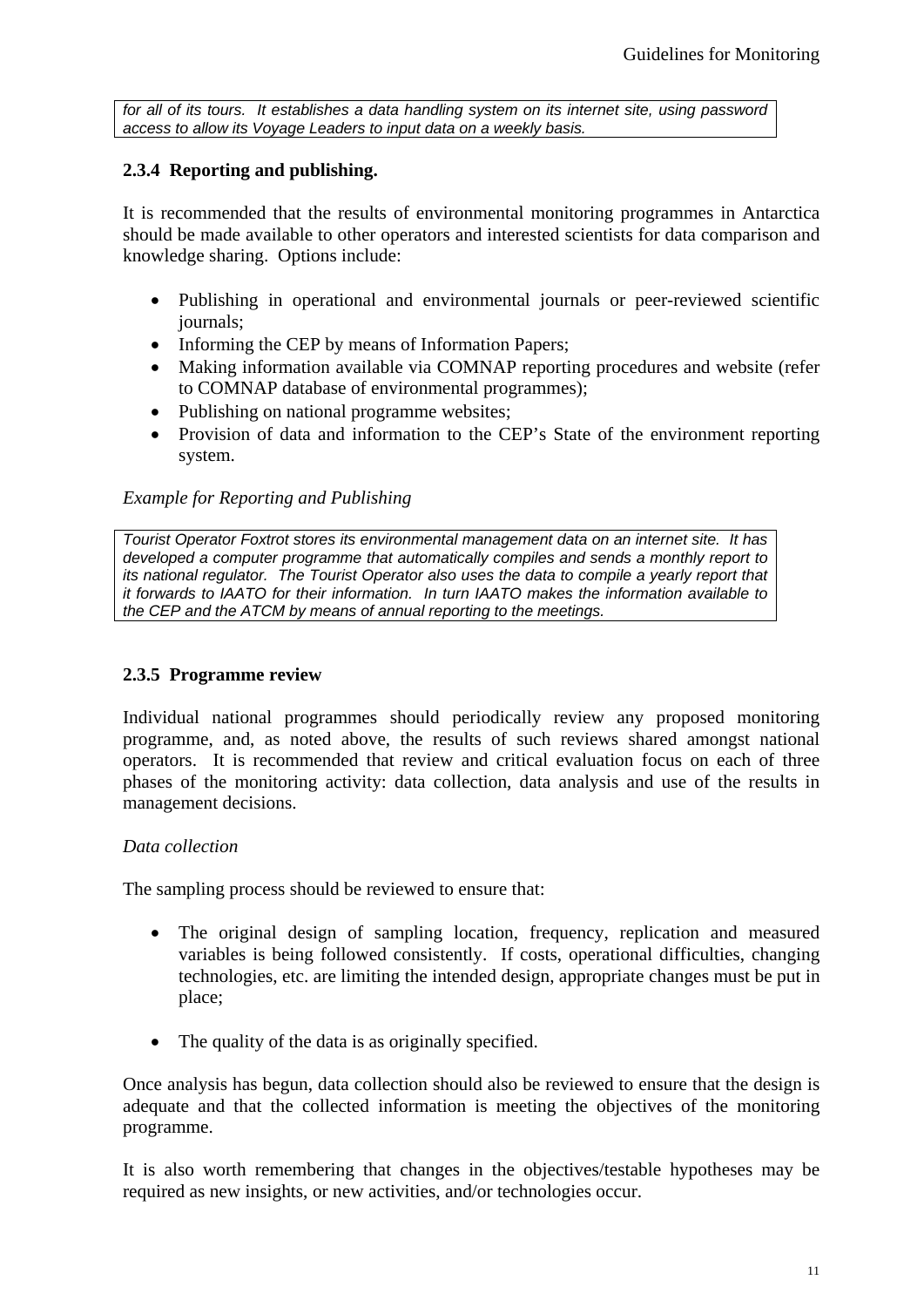#### *Data analysis and use*

Data collection and analyses are intended to provide decision-makers with sound scientific information from which environmental management decisions are made. Therefore programme review should consider:

- If the data and the results of the monitoring are providing managers with the information that was envisaged in the original designs. If not adjustments must be made;
- Whether management's use of the data has resulted in a measurable decrease in human impact.

### *Review mechanism*

For small scale monitoring programmes, review is likely to be conducted by the environmental manager or the monitoring programme supervisor. For larger scale or longerterm monitoring programmes programme evaluation / review is best undertaken by external peer review, which may include representatives from other national operators. Such peer review should be undertaken by individuals with relevant scientific, logistical or policy expertise.

Additional issues, which may also need to be factored into the programme review, include resource use and allocation, reporting procedures, and publication opportunities.

## *Example for Review of the Monitoring Programme*

*National Programme Golf undertakes its biannual review of its monitoring programme for its station. As part of its review it discovers that incineration is no longer undertaken on station, significantly improving air quality emissions. It revises its ranking/prioritisation of indicators and determines that air quality emissions is no longer a high ranking issue. It decides to cease all air quality monitoring, as the data no longer provides any management benefit.*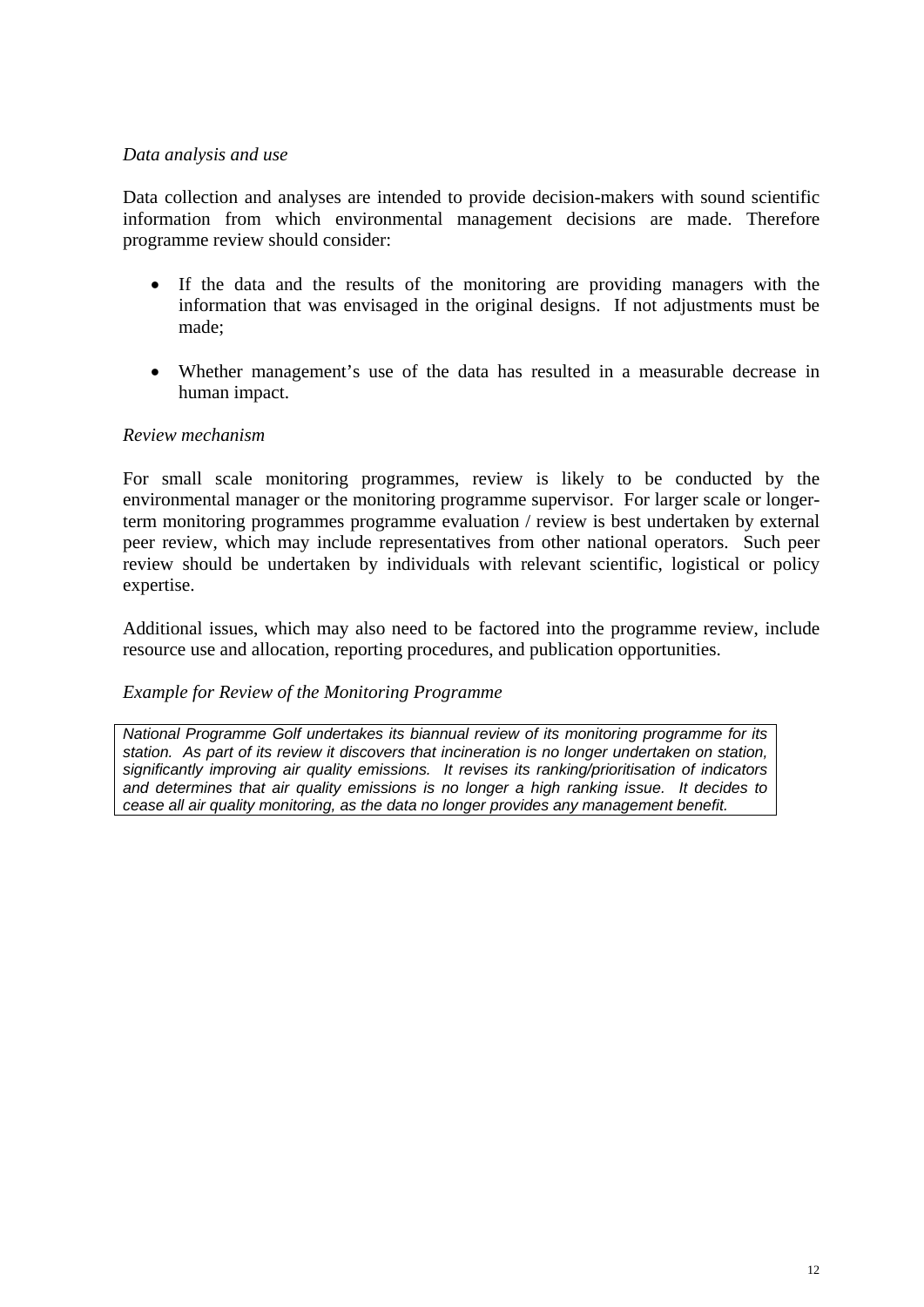#### **REFERENCES**

- AEON. 1999. "Environmental Monitoring and Environmental Impact Assessment". Workshop report. Available on [www.comnap.aq](http://www.comnap.aq/).
- Committee for Environmental Protection (CEP). 1999. "Guidelines for Environmental Impact Assessment in Antarctica". Available on [www.cep.aq](http://www.cep.aq/)

COMNAP. 1998. "Summary of Environmental Monitoring Activities in Antarctica". Available in archive version and updated version on [www.comnap.aq.](http://www.comnap.aq/)

- COMNAP/SCAR. 2000. "Antarctic Environmental Monitoring Handbook". Available on [www.comnap.aq](http://www.comnap.aq/).
- SCAR/COMNAP. 1996. "Monitoring of Environmental Impacts from Science and Operations in Antarctica". Workshop reports. Available on [www.comnap.aq](http://www.comnap.aq/).

The Protocol on Environmental Protection to the Antarctic Treaty (1991). Available on [www.cep.aq](http://www.cep.aq/) and [www.ats.org.ar](http://www.ats.org.ar/)

The Antarctic Master Directory (AMD) has been established at <http://gcmd.nasa.gov/Data/portals/amd/> by the Joint Committee on Antarctic Data Management (JCADM) [www.jcadm.scar.org](http://www.jcadm.scar.org/) for Antarctic Treaty nations to lodge metadata records.

#### **APPENDICES**

**Appendix I:** Monitoring requirements of the Environmental Protocol to the Antarctic Treaty; text of Recommendations XV-5 and XVII-1.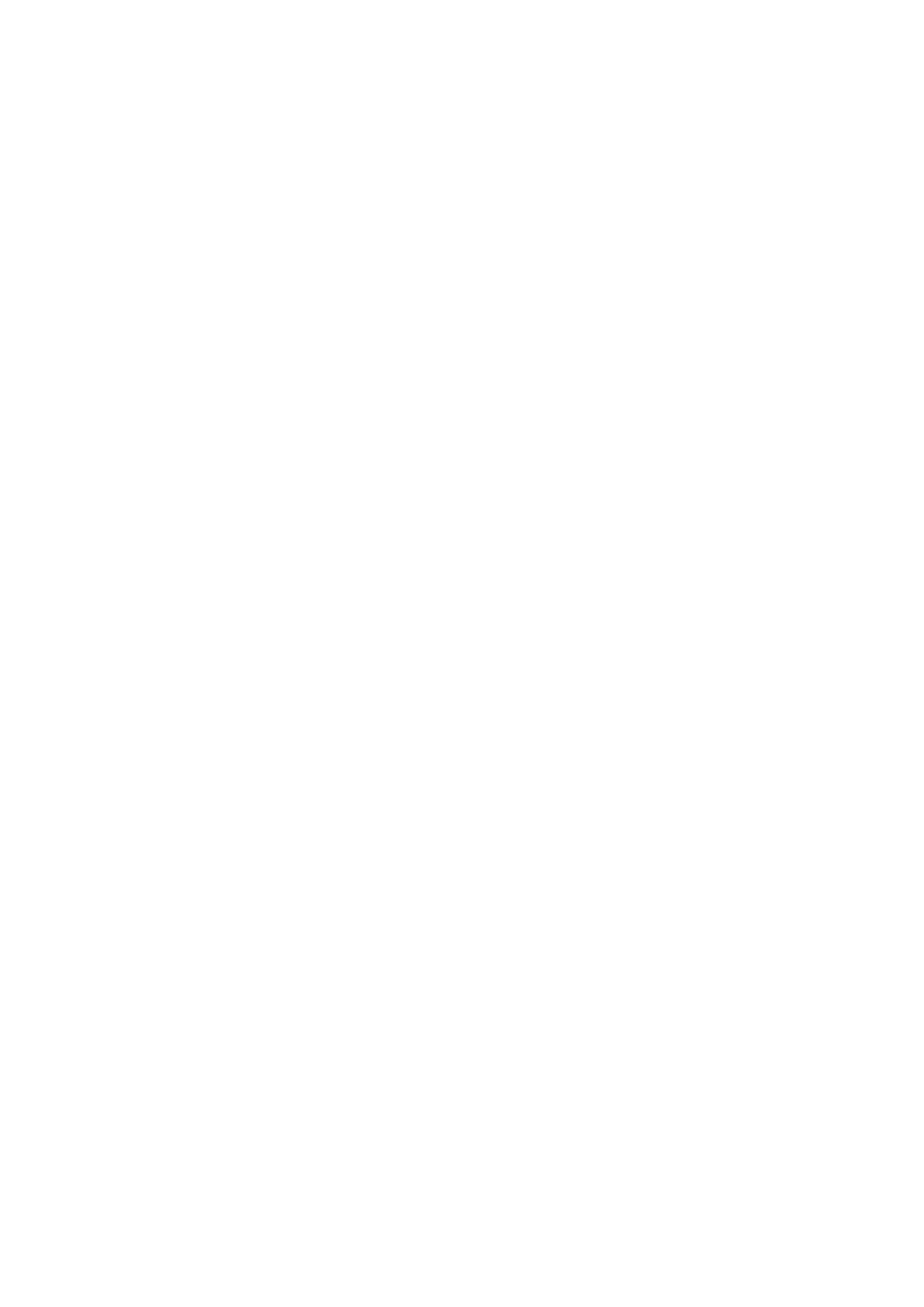## **Appendix I:**

## **Requirements of the Protocol on Environmental Protection to the Antarctica Treaty (the Protocol).**

As indicated above, the Protocol, which came into force in 1998, is the principle basis for determining monitoring requirements in Antarctica.

Article 3(1) of the Protocol sets out key environmental principles for all operations in Antarctica and states that the fundamental considerations in the planning and conduct of all activities in the Antarctica Treaty area shall be, "The protection of the Antarctic environment and dependent and associated ecosystems and the intrinsic value of Antarctica, including its wilderness and aesthetic values and its value as an area for the conduct of scientific research, in particular research essential to understanding the global environment..."

Against this background Article 3 of the Protocol specifically identifies monitoring as key to the evaluation of impacts of all activities in that:

Article 3(2)(c) states:

*"Activities in the Antarctic Treaty area shall be planned and conducted on the basis of information sufficient to allow prior assessments of, and informed judgments about, their possible impacts on the Antarctic environment and dependent and associated ecosystems and on the value of Antarctica for the conduct of scientific research; such judgments shall take full account of:* 

*(v) whether there exists the capacity to monitor key environmental parameters and ecosystem components so as to identify and provide early warning of any adverse effects of the activity and to provide for such modification of operating procedures as may be necessary in the light of the results of monitoring or increased knowledge of the Antarctic environment and dependent and associated ecosystems;"* 

Article 3(2)(d) states:

*"regular and effective monitoring shall take place to allow assessment of the impacts of ongoing activities, including the verification of predicted impacts;"* 

Article 3(2)(e) states:

*"regular and effective monitoring shall take place to facilitate early detection of the possible unforeseen effects of activities carried on both within and outside the Antarctic Treaty area on the Antarctic environment and dependent and associated ecosystems."* 

Furthermore, monitoring is specifically identified in Annex I to the Protocol as a key element in respect of assessing the environmental impacts of activities in Antarctica:

• In respect of preparation of Comprehensive Environmental Evaluations (CEEs) Article 3(2)(g) of Annex I provides for "identification of measures, including monitoring programmes, that could be taken to minimise or mitigate impacts of the proposed activity and to detect unforeseen impacts and that could provide early warning of any adverse effects of the activity as well as to deal promptly and effectively with accidents."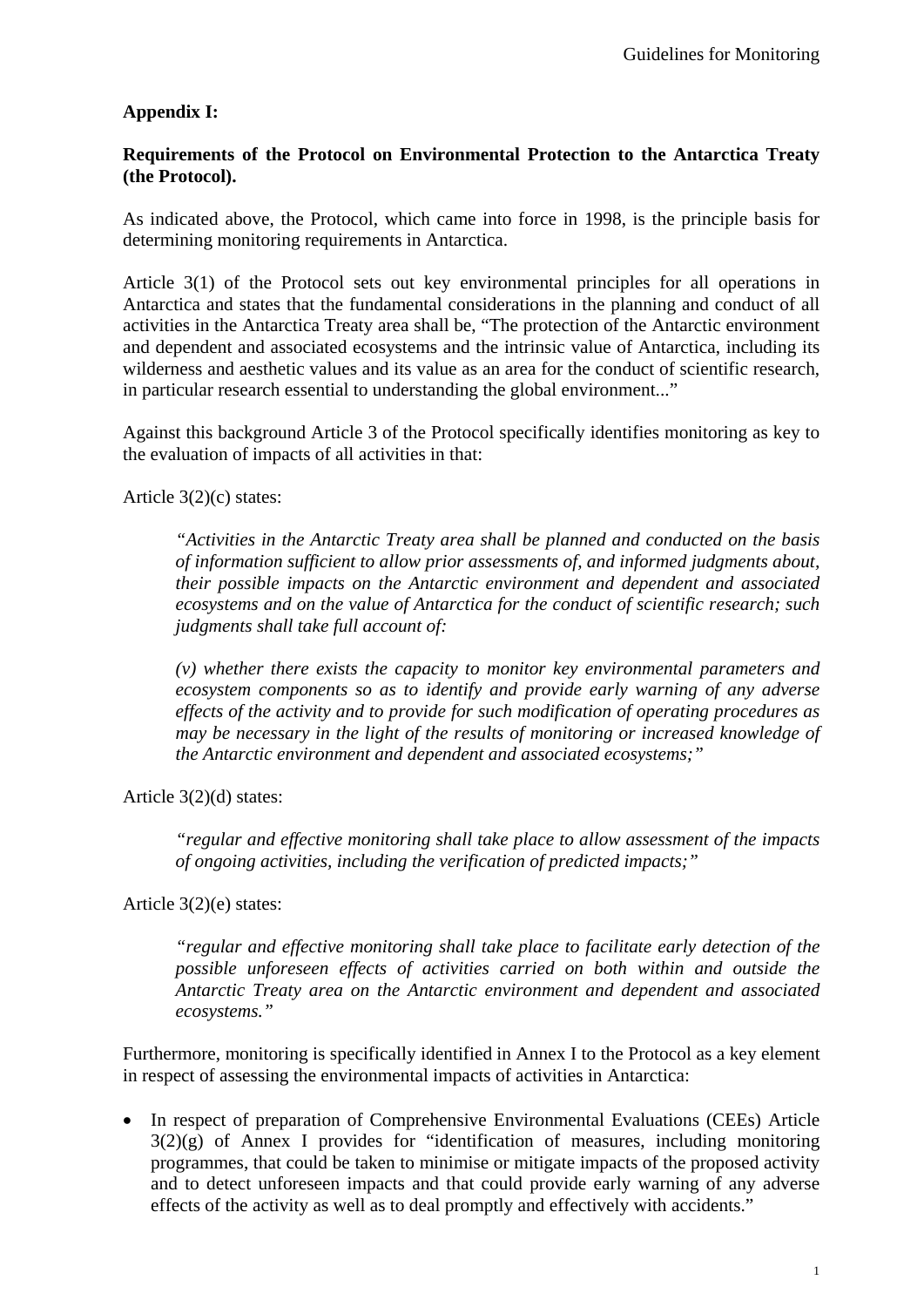- Article 5 of Annex I states:
	- *1. "Procedures shall be put in place, including appropriate monitoring of key environmental indicators, to assess and verify the impact of any activity that proceeds following the completion of a Comprehensive Environmental Evaluation.*
	- *2. The procedures referred to in paragraph 1 above and in Article 2(2) [activities proceeding on the basis of an Initial Environmental Evaluation] shall be designed to provide a regular and verifiable record of the impacts of the activity in order, inter alia to:* 
		- *a. Enable assessments to be made of the extent to which such impacts are consistent with the Protocol, and*
		- *b. Provide information useful for minimising or mitigating impacts, and where appropriate, information on the need for suspension, cancellation or modification of the activity."*

Whilst not explicitly stated, monitoring is also likely to be a primary means of meeting additional requirements of the Protocol:

- Annex II sets out provisions for the conservation of Antarctic fauna and flora, and Article 6(1)(b) of Annex II requires Parties to make arrangements for *"obtaining and exchanging information as to the status of native mammals, birds, plants and invertebrates in the Antarctica Treaty area, and the extent to which any species or population needs protection."*
- Annex III sets out provisions for waste disposal and waste management, and, in respect of waste management planning Article 8 of Annex III requires Parties to *"prepare and annually review and update its waste management plans, …specifying…current and planned arrangements for analysing the environmental effects of wastes and waste management"* (Article 8(2)(c)).
- Annex V sets out provisions in relation to Antarctic Specially Protected Areas and Antarctic Specially Managed Areas. Article 10(1)(b) of Annex V requires Parties to make arrangements for *"obtaining and exchanging information on any significant change or damage to any Antarctic Specially Managed Areas, Antarctic Specially Protected Areas or Historic Site or Monument."*

It is also noted that two of the primary functions of the Committee for Environmental Protection, as set out in Article 12 of the Protocol, are to provide advice (to the ATCM) on:

- *the state of the Antarctic environment* (Article 12(1)(j)); and
- *the need for scientific research, including environmental monitoring, related to the implementation of this Protocol* (Article 12(1)(k)).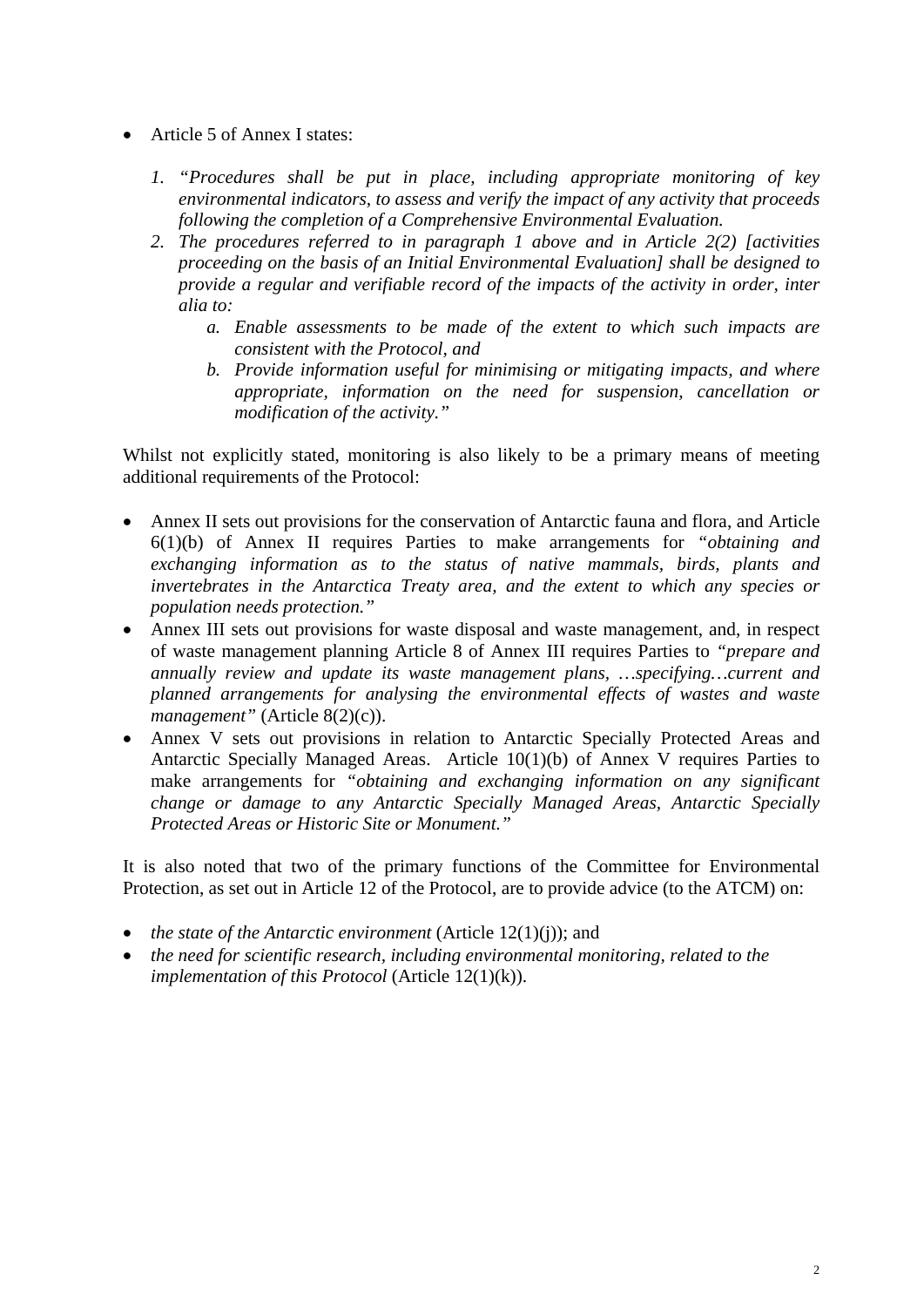### **RECOMMENDATION XV-5.**

## **HUMAN IMPACT ON THE ANTARCTIC ENVIRONMENT: ENVIRONMENTAL MONITORING IN ANTARCTICA**

The Representatives,

*Recognising* that, because of its relatively pristine state, Antarctica provides an important natural laboratory to obtain baseline information on Antarctic environments and for detecting and monitoring some of the effects of human activities on the global environments and ecosystems upon which the welfare and survival of the human species depends;

*Recognising* also that scientific research, related logistic support activities, tourism, natural resources exploration and development, and other human activities in Antarctica could have local, regional or global environmental effects, or compromise the scientific value of Antarctica;

*Recalling* the Scientific Committee on Antarctic Research (SCAR) response to Recommendation XII-3 and Recommendation XIV-2, which call upon the Antarctic Treaty Consultative Parties to establish programmes for detecting and monitoring the effects of human activities on key components of Antarctic Ecosystems;

*Conscious* that determining cause-effect relationships between certain human activities and observed changes in Antarctic environments will require knowledge of natural variation in Antarctic environments and accurate record of such things as the types and quantities of fuels used to supply heat and light to Antarctic station and to operate aircraft and land vehicles in Antarctica;

*Aware* of the ecosystem monitoring programme being developed to help meet the objectives of the Convention on the Conservation of Antarctic Marine Living Resources;

*Desiring* to identify and initiate cooperative, long-term monitoring programmes necessary to verify the predicted effects and to detect and quantify the possible unforeseen effects of human activities on the Antarctic environment; and

*Recognising* that the design and implementation of integrated, comprehensive and costeffective environmental monitoring programmes in Antarctica service both scientific and environmental protection purposes;

#### **Recommend** to their Governments that:

- 1. They encourage their national Antarctic programmes, individually and collectively, to continue and, as appropriate expand programmes in Antarctica aimed at detecting and monitoring global environmental change, including its effects on the ozone layer over Antarctica, effects on Antarctic terrestrial, marine and atmospheric environments and dependent and associated ecosystems as well as effects on Antarctic living resources.
- 2. They undertake, individually and collectively to establish environmental monitoring programmes to verify the predicted effects and to detect the possible unforeseen effects on Antarctic environments and living resources of activities in the Antarctic Treaty area, including:
	- (a) Waste disposal;
	- (b) Contamination by oil or other hazardous or toxic substances;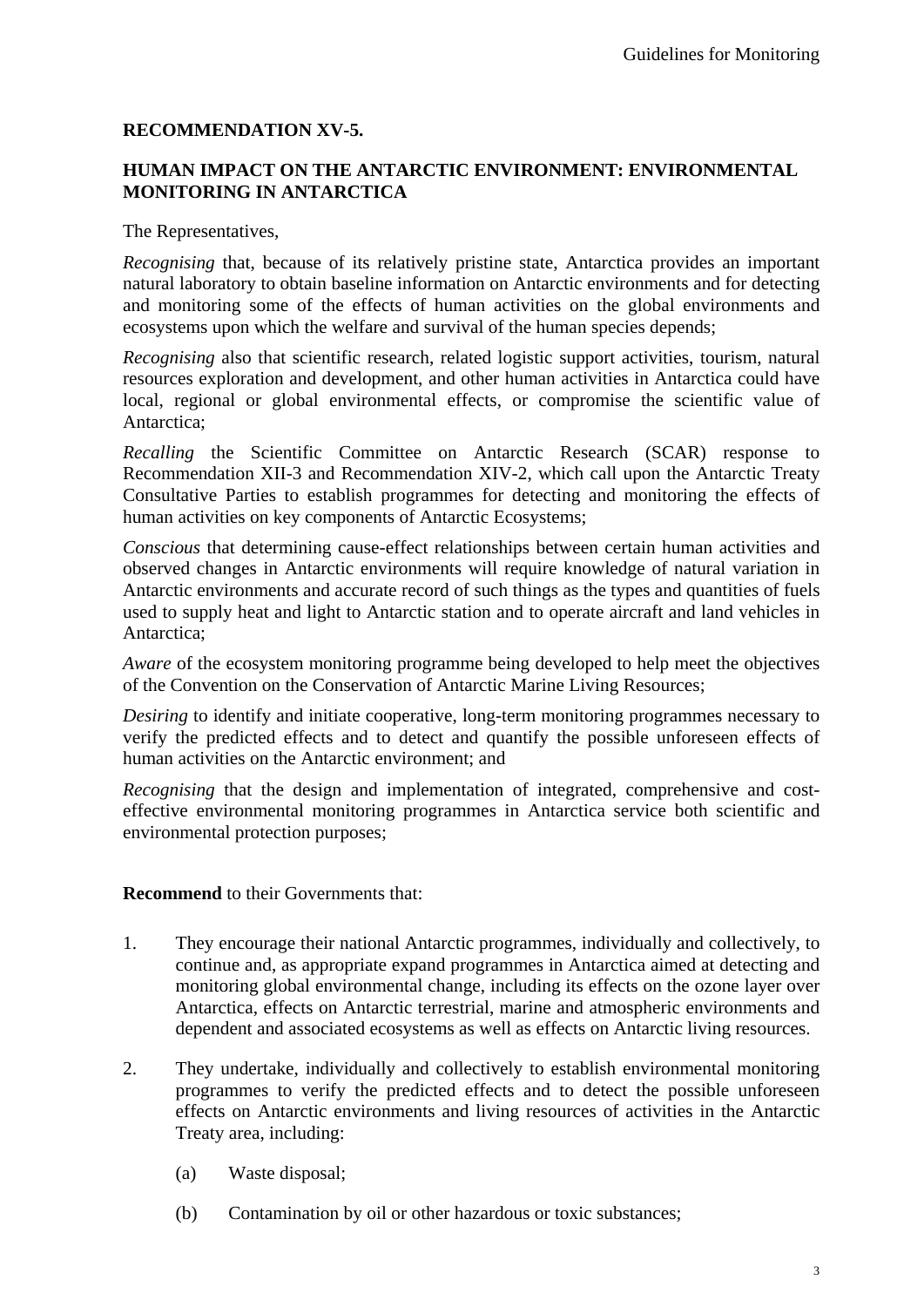- (c) Construction and operation of stations, field camps, and related ship, aircraft and other logistic support facilities;
- (d) Conduct of science programmes;
- (e) Recreational activities;
- (f) Those affecting the purposes of designated protected areas.
- 3. They take such steps as necessary to maintain accurate records of the activities of their national programmes in Antarctica, including, among other things, maintaining accurate records of the types and quantities of fuels and other materials transported to and used to support their national programmes in Antarctica, the types and quantities of materials subsequently removed from Antarctica, and the types and quantities of materials disposed of in Antarctica by various means, bearing in mind Recommendation XV-3.
- 4. They convene, in accordance with Recommendation IV-24, a meeting of experts to consider and provide advice on:
	- (a) The types of cooperative, long-term monitoring programmes that would be useful for detecting, quantifying, monitoring, and determining the likely causes of observed changes in air quality, snow and water quality, and other key feature of Antarctic environments and living resources;
	- (b) On the methods that should be used to collect, report, store, exchange, and analyse needed data; and
	- (c) On where and how frequently various environmental parameters should be measured.

To this end, they invite SCAR through their national committees, to consider and provide advice on the above matters.

5. They exchange information and establish cooperative working relations with those Specialised Agencies of the United Nations and other international organisations having a scientific or technical interest in Antarctica that are engaged in the planning and implementation of related scientific research and environmental monitoring programmes.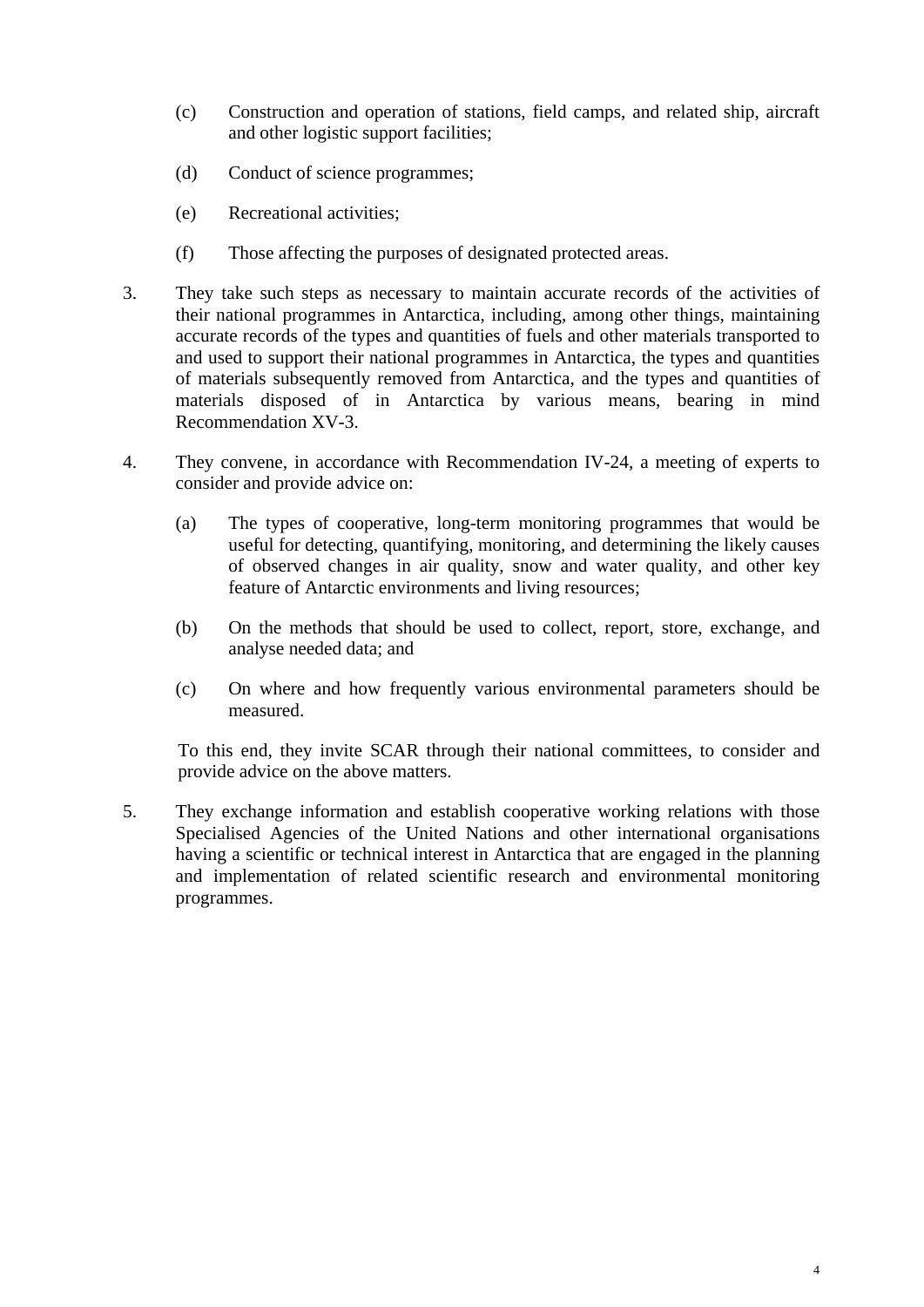## **RECOMMENDATION XVII-1**

#### **ENVIRONMENTAL MONITORING AND DATA MANAGEMENT**

The Representatives,

*Recalling* Recommendations XV-5, XV-16, XV-12 and paragraphs 106-109 of the Report of the XVIth ATCM;

*Noting* the report and the valuable work of the First Meeting of Experts on Environmental Monitoring in Antarctica (XVII ATCM/INFO 9) and the recommendation sent forth in the afore mentioned report;

*Noting* that better data management can improve the quality of Antarctic Environmental Monitoring, operations and science;

*Noting* additionally the report by SCAR-COMNAP (XVII ATCM/WP5) describing actions that could be taken to develop a coordinated data management system with the intent to improve the comparability and accessibility of both scientific and environmental data being collected by national programmes, as called for by ATCM Recommendations XIII-5 and XV-16;

*Recognising* that, in the Final Act of the Protocol on Environmental Protection to the Antarctic Treaty, it was agreed that it was desirable to ensure effective implementation at an early date; and that paragraph 69 of the Report of the XVIth ATCM exhorts the Consultative Parties to ratify the protocol as soon as possible, and that meanwhile efforts also should be made to implement the provisions of the Annexes as rapidly and completely as possible;

*Acknowledging* that in order to meet the requirements of the Protocol on Environmental Protection to the Antarctic Treaty that calls, under Articles 3.2(d) and 3.2(e) for regular and effective monitoring, to allow assessment of the adverse impacts of human activities, it is necessary to focus environment impact monitoring particularly on anthropogenic effects at a local level;

*Aware* that once established, the Committee for Environmental Protection may offer its advice on these measures, consistent with its terms of reference as provided for in the Protocol<sup>.</sup>

*Aware* that applied monitoring can be expensive and may require long term commitment and that any environmental monitoring should be scientifically defensible, practicable and costeffective;

**Recommend** to their Governments that they:

- 1. Through their SCAR National Committees request SCAR to consider and provide advice on:
	- i. The types of long-term programmes, if any, necessary to verify that human activities (such as tourism, scientific research or other activities) do not have significant adverse effects on birds, seals and plants; and
	- ii. Emission standards that should be established to ensure that the combustion of fossil fuels and incineration of waste do not contaminate the Antarctic atmosphere, terrestrial, ice, aquatic or marine environments in a way that would compromise their scientific values;